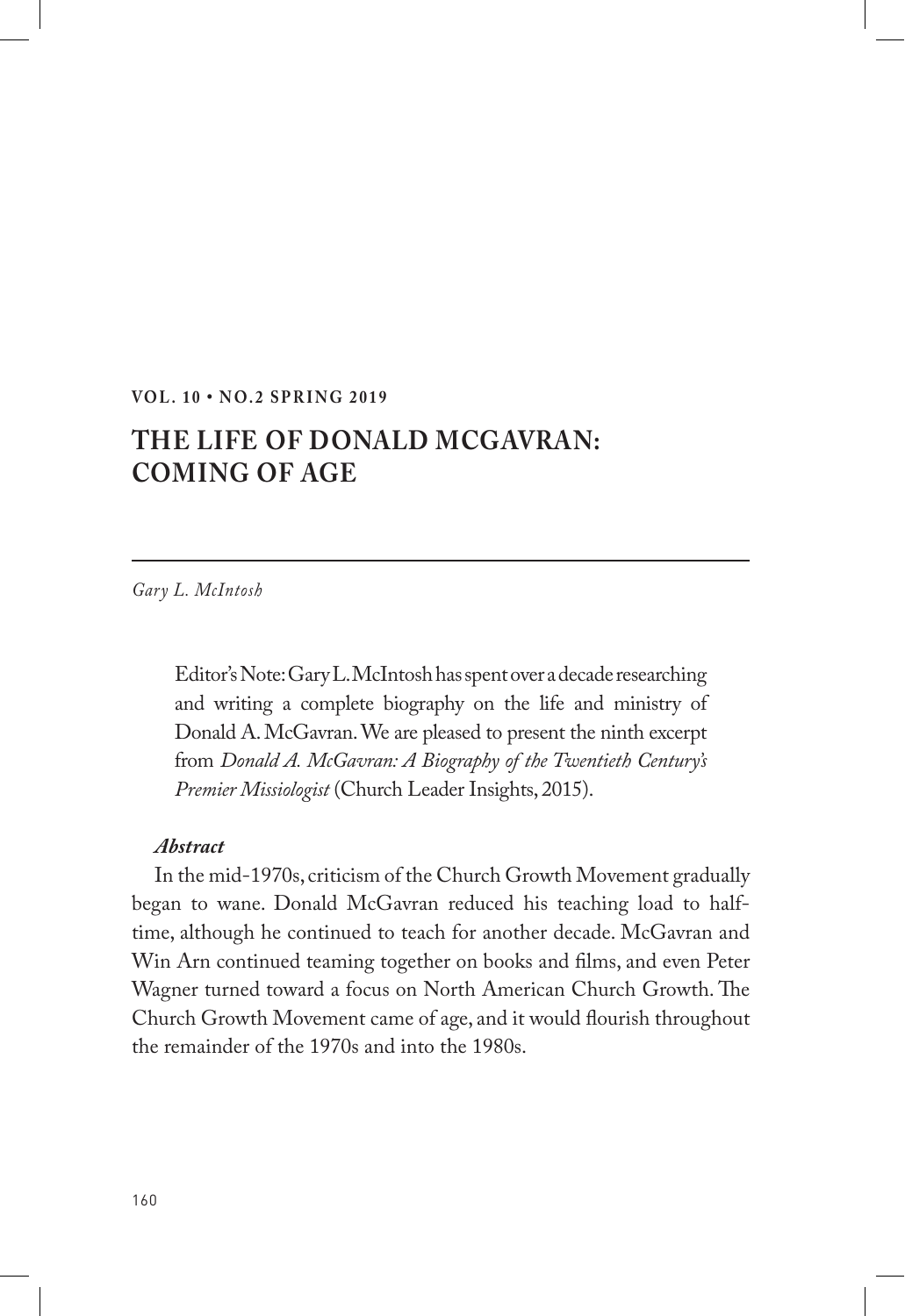## **Coming of Age**

Donald was always defending church growth thought from its critics, and one of the early and continuing criticisms of church growth theory in parts of the world experiencing rapid conversions was the many immature Christians that were often produced. When people movements took place, the maturing (or "perfecting" to use Donald's terminology) usually occupied a back seat to the ingathering of new converts. Thus, these new Christians were often somewhat shallow and untrained.

Some voices called for a stoppage of evangelism so that the new converts could be perfected. McGavran disagreed. "Much Christianization and many, many imperfect Christians!! What does Church Growth say to this? My answer is simple. Keep on baptizing as many as possible and teaching them all things whatsoever the Lord commanded as vigorously as possible."1 He felt it was best to win people to Christ and then worry later on about perfecting them. Once new believers were under the direction of a new Lord and a new book—the Bible—at least they were on the right way.

McGavran wrote very little on the subject of literature. However, in a letter to Jack McAlister of World Literature Crusade, McGavran suggested that literature could be used to determine areas of awakening interest in the gospel. Once areas of interest are determined, he stated, "it is possible for literature, if specially suited to the populations of wakening interest and of proved receptivity to bring into existence movements to Christ, each consisting of many congregations within one piece of the human mosaic."2

Later that fall Donald made a trip to India, in part to investigate the Every Home Crusade of the World Literature Crusade. He found that the Every Home Crusade teams were effective. Teams were visiting homes and sharing the gospel with the six hundred million people of India. He concluded, "No mission in India is doing anywhere near as much open, friendly, vigorous evangelization of the hundreds of millions who have never heard the name of Christ and never read a word of the Bible."3 He

<sup>1</sup> Donald McGavran to Chua Wee-Hian, March 3, 1975.

<sup>2</sup> Donald McGavran to Jack McAlister, March 18, 1975.

<sup>3</sup> Donald McGavran, Report to the Faculty of SWM, October 15, 1975, 5.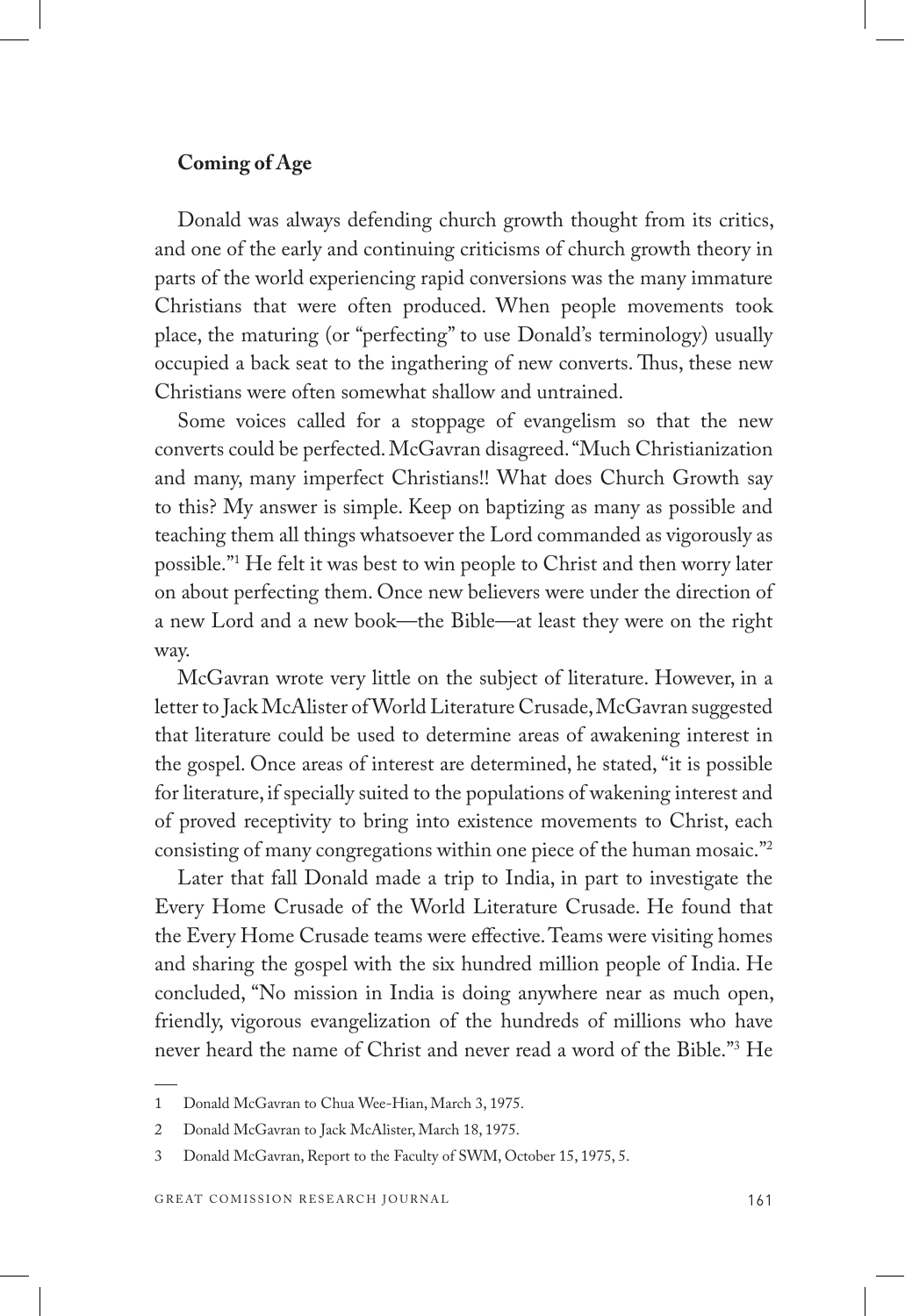encouraged those involved in literature distribution to

[r]ecord the size and growth rate of the Church in segment. This is the best indicator of receptivity. If hundreds (or thousands) are becoming Christians and responsible members of Christ's Church, then receptivity is proven.

Carefully total replies received by you from exploratory distribution. This will show you areas of "awakening interest." (I do not call this "receptivity," I reserve that word for a degree of openness to the Gospel which results in ongoing churches.) Areas of awakening interest (in which there are relatively few churches usually none—as yet) should be carefully studied to determine what it is which will enable these first faint signs of wakening interest to be led on to responsible membership in Christ's Church.<sup>4</sup>

McGavran felt that literature was best used to determine awakening interest but that it could also be used, if properly designed, to lead people to membership in Christ's church.

Donald was informed that he would be moving to a half-time status beginning with the 1975-1976 school year.<sup>5</sup> He taught no classes in the fall but he did supervise the doctoral dissertations of six men. In the winter quarter he taught Christianity and Culture II and in the spring quarter Theology of Mission Today and Advanced Church Growth. That same month he received a personal letter of thanks from Ralph Winter the closeness of their relationship. After thanking Donald for writing a forward to one of his books, Winter remarked, "I just mean to write this little letter of appreciation for all you have meant to me and how very rewarded I have been by being associated with you. I may not fully mirror all your concerns but there is no man I know who more fully mirrors mine."6

Since Donald was now on half-time status at the SWM-ICG, he made two trips in fall 1975, to Asia (August 31 to September 26) and to churches in America (October 3-10). His main purpose for going to

<sup>4</sup> Donald McGavran to Jack McAlister, March 18, 1975.

<sup>5</sup> Donald McGavran to A. F. Glasser, May 11, 1975.

<sup>6</sup> Ralph Winter to Donald McGavran, May 13, 1975.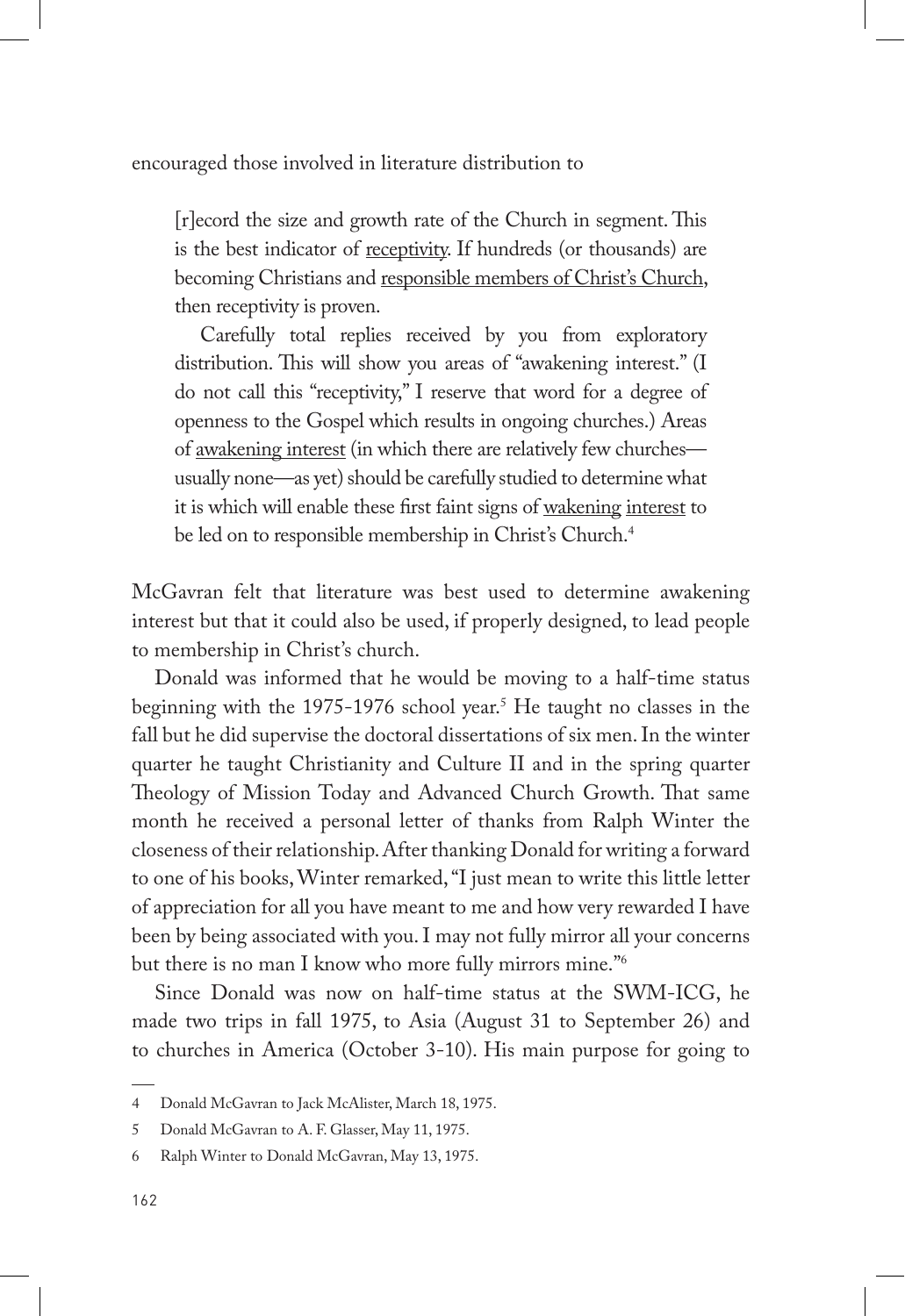Asia was to lead a church growth seminar in Kuala Lumpur. He spoke in a number of Methodist and Lutheran Churches and, at the church growth seminar, lectured several times a day for five days. Ralph Neighbor, a Southern Baptist missionary from Singapore, also delivered lectures at the conference on urban church growth.

Interest in American Church Growth continued strong, as revealed in a report by Win Arn.

Since our last board meeting (June, 1975), I have traveled over 90,000 miles… conducted 655 seminars and training sessions, with over 7,500 in attendance. This ministry has touched over 1300 local churches, representing 20 different denominations in the United States, Canada, and Australia. Church Growth thinking is going forth!7

He also announced that the *Church Growth, America* newsletter would be changed to a magazine format beginning with the January 1976 issue. The issue would include enlarged special features and have a circulation from seven thousand to ten thousand, working toward a goal of twentyfive thousand. The new Advanced Growth Seminar would be held January 11-16, 1976. Most surprising was notification that all of Arn's available speaking dates for 1976 were already full. The Institute had also started franchising its materials and seminars to individual denominations.

Another Advanced Growth Seminar for professionals was held from August 30 to September 3, 1976. Speakers included Donald McGavran, Arthur Glasser, Ray Ortlund, Ralph Winter, Peter Wagner, C. W. Perry, Charles Mylander, Tom Wolf, David Hocking, John Wimber, Russ Reid, and Win Arn. A second seminar was offered from January 3-7, 1977, using the same line-up. The popularity of the Institute for American Church Growth's Advanced Growth Seminars led to Arn taking a group of church leaders on a traveling seminar from July 11-29, 1977, to Italy, Greece, and Turkey. Arn took along his daughter, Arnell, Donald, and a cameraman. McGavran and Arn led the group on an experiential study in the growth of the church throughout the centuries, giving lectures on the early church at

7 Win Arn, report to board of directors, Arcadia, CA, December 30, 1975.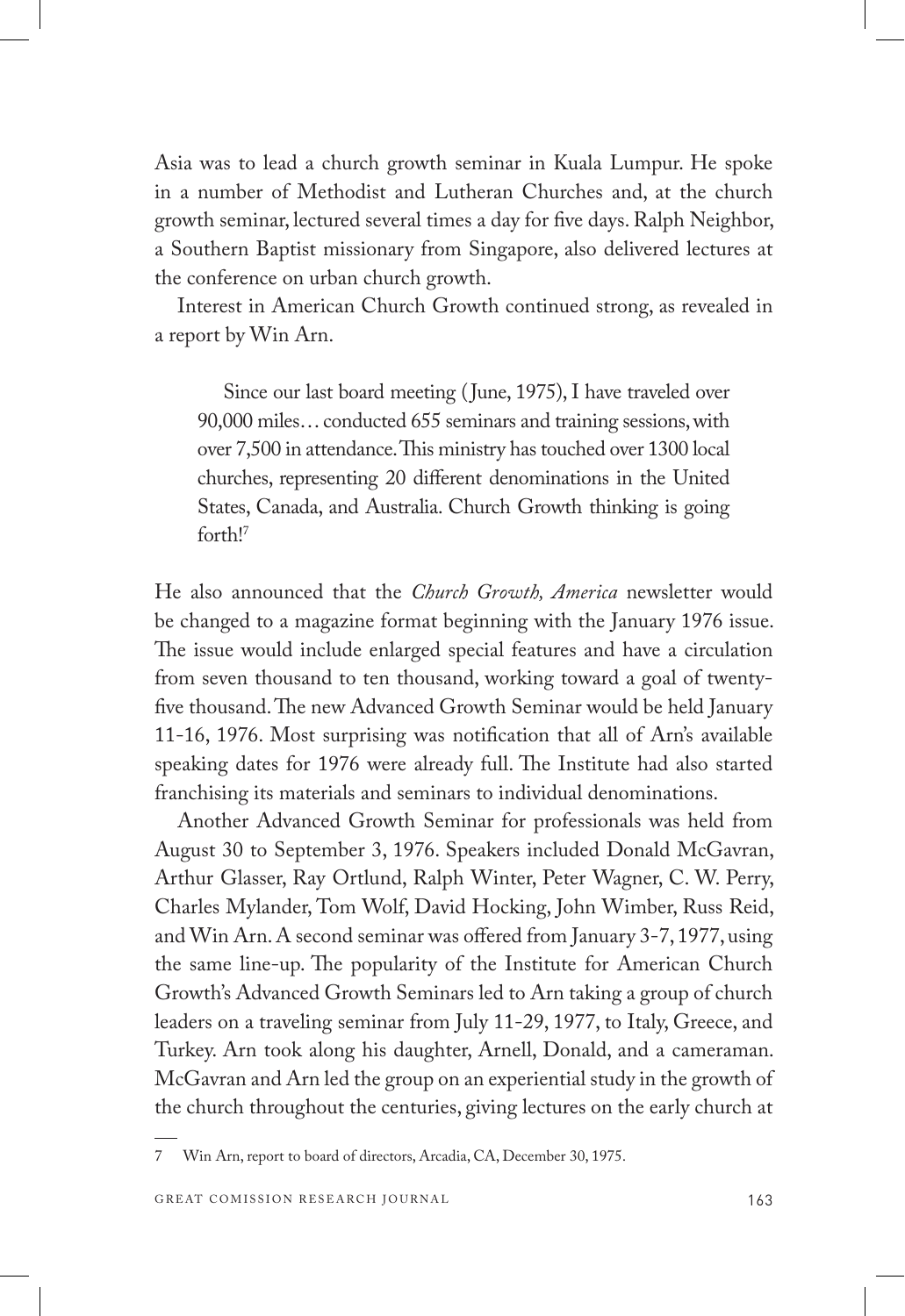several locations. All throughout the trip, film was shot of McGavran and Arn conversing about the growth of the church in Thessalonica, Corinth, Ephesus, Rome, and Philippi. Donald's lectures from this trip formed the text of a future book on the theology of Church Growth.

Arn reported to Donald on a recently received report from the Churches of Christ in Australia:

It is an exciting, documented story, of how God used Church Growth thinking to change an entire denomination, in one continent, from decline to growth.

Similar results are now starting to surface in America. I was recently in the state of Washington, following up one year later, a series of Basic Seminars I conducted. You will be pleased to learn, that in that denomination (Free Methodist) among the churches in that district, they grew more in that one year following the seminars, than they did in the years of 1968, 69, 70, 71, 72, 73, 74, and 75 combined! Praise the Lord!

These are busy days… have been working hard… in the last 60 days I have spent 5 1/2 at home… seeing the Lord increase His Church… and feeling fulfilled and useful in His service.8

After seeing the report from the Churches of Christ in Australia, Donald recommended that it be rewritten as an article. However, he cautioned that only the actual results be used, rather than projections of growth. The institute proceeded to develop a letter citing the report, but calculated the results from actual growth during 1975-75 and added projections for 1976-77. Donald was not pleased with this mixing of actual results and mere projections. He commented in a note that,

I advised as gently as I could that all use of this "letter… be stopped … and that we wait till [they] could provide the actuals. Then let us rejoice and publicize the real results.

Even my good friend Win Arn has not learned to be ruthless about hopes and projections and to separate them rigidly from

<sup>8</sup> Win Arn to Donald McGavran, October 22, 1976.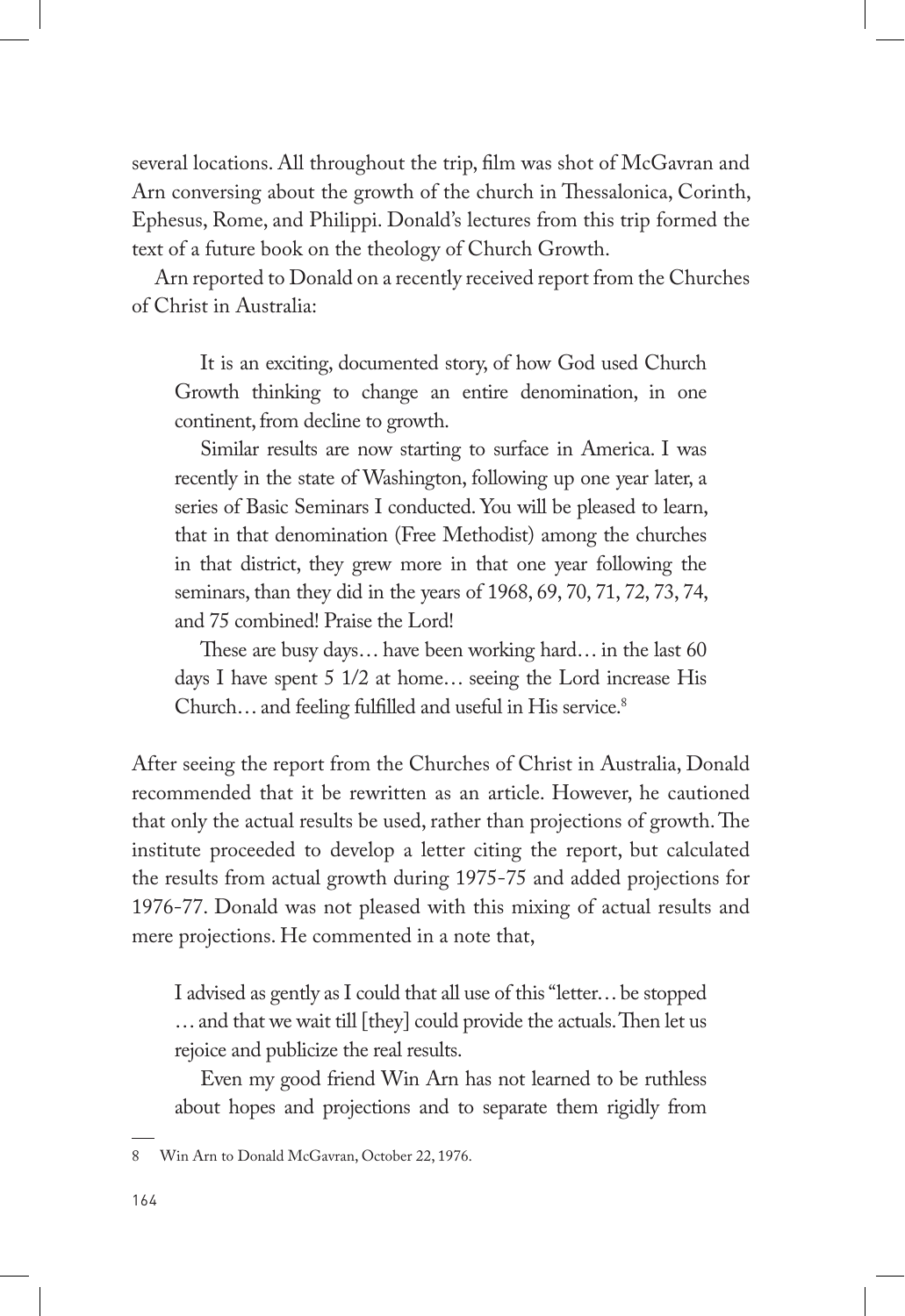actually achieved membership.9

At the semi-annual board meeting of the institute, Arn reported that the message of church growth had reached sixteen thousand people, representing nearly seven thousand churches.

Donald and Arn started working on a new manuscript that was to be released in 1977— *Ten Steps for Church Growth*. On December 14-15 and 21-22, McGavran and Arn recorded a taped conversation based on this book. Barbara Arn served as moderator on the tapes, asking questions that Donald and Arn answered. Chip Arn did the recording, which was edited and released along with the book during 1977. The tape set— *10 Steps: 120 Minutes of Dynamic Church Growth Concepts*—comprised six cassette tapes covering the information from the book in a conversational manner.

As awareness of the Institute for American Church expanded, Arn began receiving invitations from as far away as Japan to lead church growth seminars. Donald was excited that Win was going to Japan but apprised him of the barriers to church growth in that country.

I note you are going to be in Japan this summer. Excellent! By all means use the three films and all the visuals. What is really needed is laymen acting as pastors of small house churches of their own intimates.

Make this the constant emphasis of your teaching. Japan is suffering from a clericalism, that only the pastor has any authority. At present, pastors resist scab labor (lay action). That must change. Ephesians 4 can be used to very good effect.

You will have a fruitful time there.<sup>10</sup>

Arn's ministry in Japan was well received, but it was a missionary endeavor, as the host churches paid only for his travel and lodging.

At the end-of-the-year IACG board meeting, the members were pleased to see that American churches were continuing to respond to church growth seminars and training. During the year the institute had

<sup>9</sup> Donald McGavran note, October 27, 1976.

<sup>10</sup> Donald McGavran to Win Arn, February 1, 1977.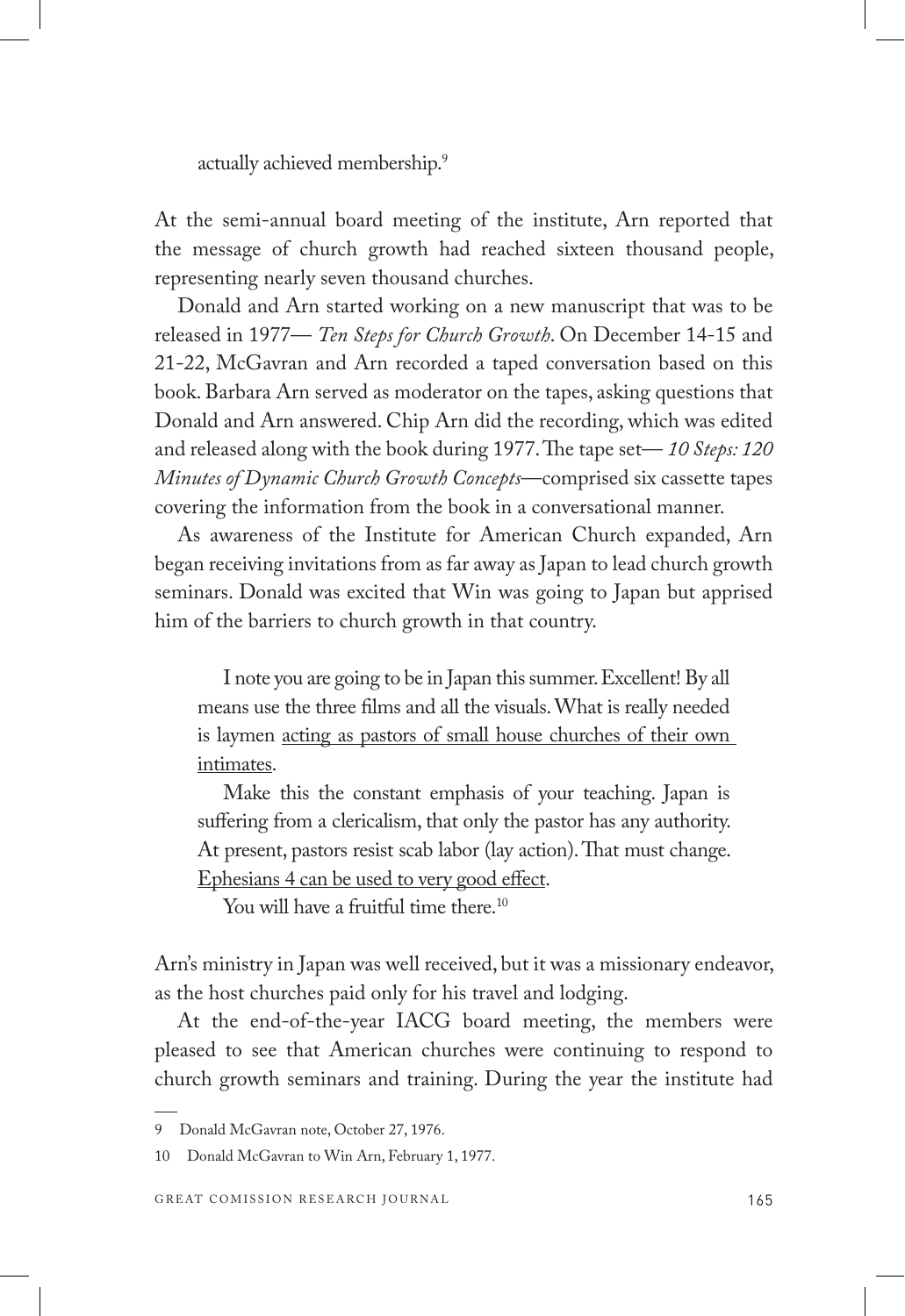grown from two full-time and two part-time employees to ten full-time employees. Since its beginning the institute had operated from Arn's home, but in light of the early rapid growth, in 1975 they had moved to offices on Foothill Boulevard, in Arcadia, California. Now the IACG needed to relocate to larger facilities once again. Arn recommended to the board that the institute move to offices located in the Grosvenor Building in Pasadena (adjacent to the Pasadena Hilton). The conclusion to Arn's proposal contained insight into his thinking at that time.

I recommend that we move to these new facilities. This recommendation is submitted, believing we must grow and fulfill our purpose and mission, add staff, and reach the potential that God has for the Institute. However, this is another "leap of faith"… without guaranteed support and incurring obligations on a threeyear lease. These situations always send chills up my spine.<sup>11</sup>

The board of directors approved the proposal, and the institute moved into new facilities at 150 South Los Robles, Pasadena, California, at the end of the summer months. The new letterhead listed Win as President/ Executive Director, David Winscott as Vice-President of Seminars, and Charles Arn as Vice-President for Communications.

Donald attended a SWM-ICG faculty meeting in June, where the future sequence of classes was distributed, finding to his surprise that he was not listed as a professor for the 1976-1977 school year. As Dean Glasser was out of his office, Donald wrote a letter asking the school to retain him as a professor for that school year. The letter revealed his thinking, at the age of 77, regarding his teaching career. He wrote,

You know my position. I have repeatedly said to President Hubbard that I do not want to stay on for a day after he feels I am not making a contribution to the School which others cannot make. I have said the same to you. With some men, who want to hang on, the administrator resorts to devious means: makes them feel uncomfortable, drops sly remarks, omits them from future

<sup>11</sup> Proposal to IACG Board of Directors, May 23, 1977.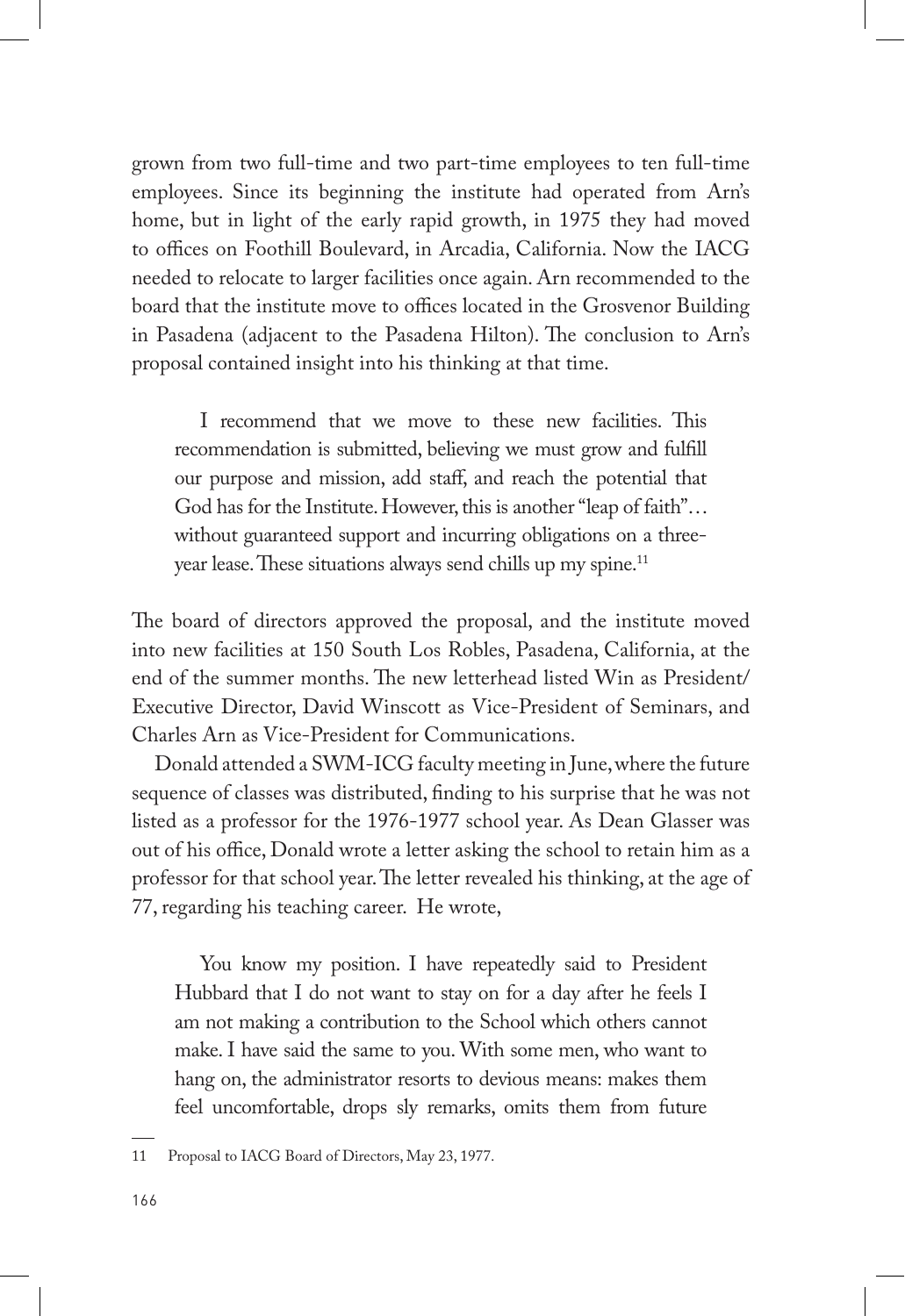plans, etc., etc. But you and David know that this is not needed with me. I don't need the money. I have many other things to do. When the time comes that you and President Hubbard, for any reason at all feel you want to replace me, I will depart easily and with good feeling.12

Glasser replied two weeks later,

Please believe that I have never desired to sever your connection from the School of World Mission. Indeed, I have no higher priority than to keep your flag flying on our masthead for years to come. You are at the heart of our program and your contribution to our students is invaluable. Our best lure to potential SWMers is to hold before them the possibility and privilege of studying under the 'Apostle of Church Growth.' Enough said!

But Glasser could not stop himself from offering one last declaration of commitment to Donald. "You are still needed to help us hold it [SWM] to its high objectives—the promotion and defense of 'Great Commission Missions' and the growth of the Church."13 The end result was that Donald was given freedom to travel one quarter a year, while teaching two quarters half time. He was also to retain his office as long as needed, along with secretarial assistance.

Wagner had taken over as associate editor of *Global Church Growth* as sort of an understudy to McGavran. Everyone knew the time was coming for Donald to relinquish the editorship, and discussions were beginning in that direction. One concern Donald had about the newsletter was the book of the month club recommendations, which were not always church growth books. He became so frustrated in the summer of 1975 that he shouted through the typewriter, "This is the last time. My integrity is the issue. To name as book of the month in the Church Growth Book Club a book by a man who openly opposes E2 and E3 missionaries, is deceitful.<sup>14</sup>

<sup>12</sup> Donald McGavran to Arthur Glasser, June 16, 1975.

<sup>13</sup> Arthur Glasser to Donald McGavran, July 1, 1975.

<sup>14</sup> Donald McGavran to Ralph Winter, July 9, 1975.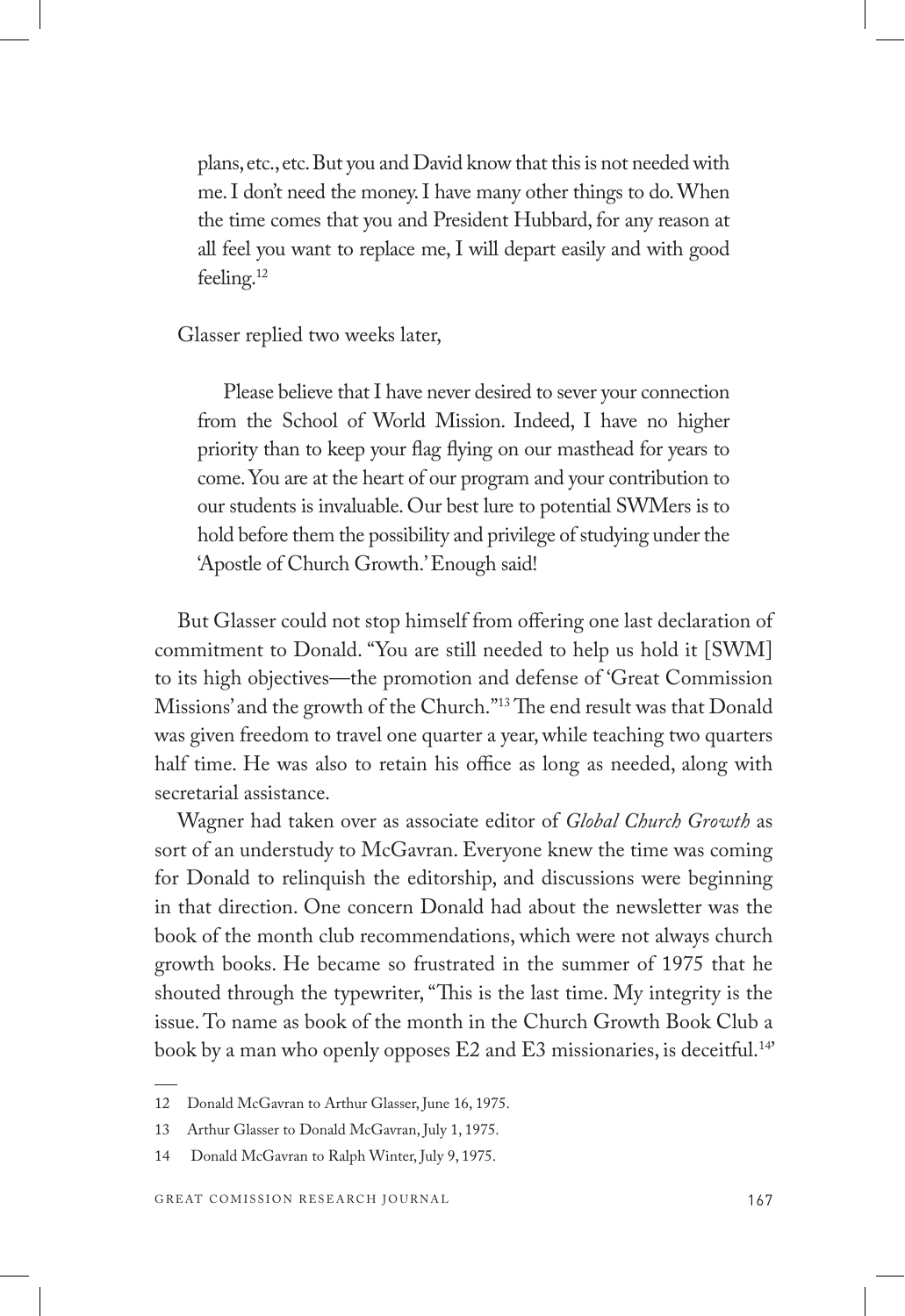A new policy resulted, specifying that only books supportive of church growth theory would be recommended.

Donald loved Wagner but grew a bit frustrated by the way the faculty emphasis was playing out. When Wagner came onto the faculty, Donald had viewed him as his understudy who would take over the focus on international church growth. However, Wagner's move toward American church growth meant that a part-time professor was teaching international church growth. Donald wrote, "It is clear that Peter, correctly sensing a huge field in Church Growth in America, is devoting himself body and soul to American Church Growth."15

Donald's answer to this dilemma was to integrate the faculties of the School of Theology and the School of World Mission by having Wagner move to the School of Theology in the area of evangelism. This never occurred, but the suggested highlighted Donald's disappointment that Wagner was moving toward American Church Growth. In Donald's view, Arn was the one to focus on American Church Growth, with Wagner left to focus on international church growth. Things were not to play out in this manner, as both Arn and Wagner had already moved toward American Church Growth. Donald resigned himself to Wagner's new direction and wrote to Jim Montgomery, "I rejoice in the sudden great interest in American Church Growth—sparked quite largely by Peter Wagner's and Win Arn's work and I have backed them in every way."16

Even Donald was turning somewhat toward America, speaking at more and more conferences in the United States, a fact he personally regretted, admitting to George Hunter, "I observed that in accepting your gracious invitations to Miami, and the meeting of national evangelists in October 1978, and in writing my books with Arn and you, I was going the same route."17 Hunter encouraged Donald not to discount the church growth gains in the United States, as it was a large, influential country. "America may be God's special place for church growth sensitivity and strategizing right now, and I would not quickly discount that." Hunter continued,

<sup>15</sup> Donald McGavran to Arthur Glasser, July 12, 1975.

<sup>16</sup> Donald McGavran to Jim Montgomery, December 24, 1975.

<sup>17</sup> Donald McGavran to George Hunter, III, May 8, 1978.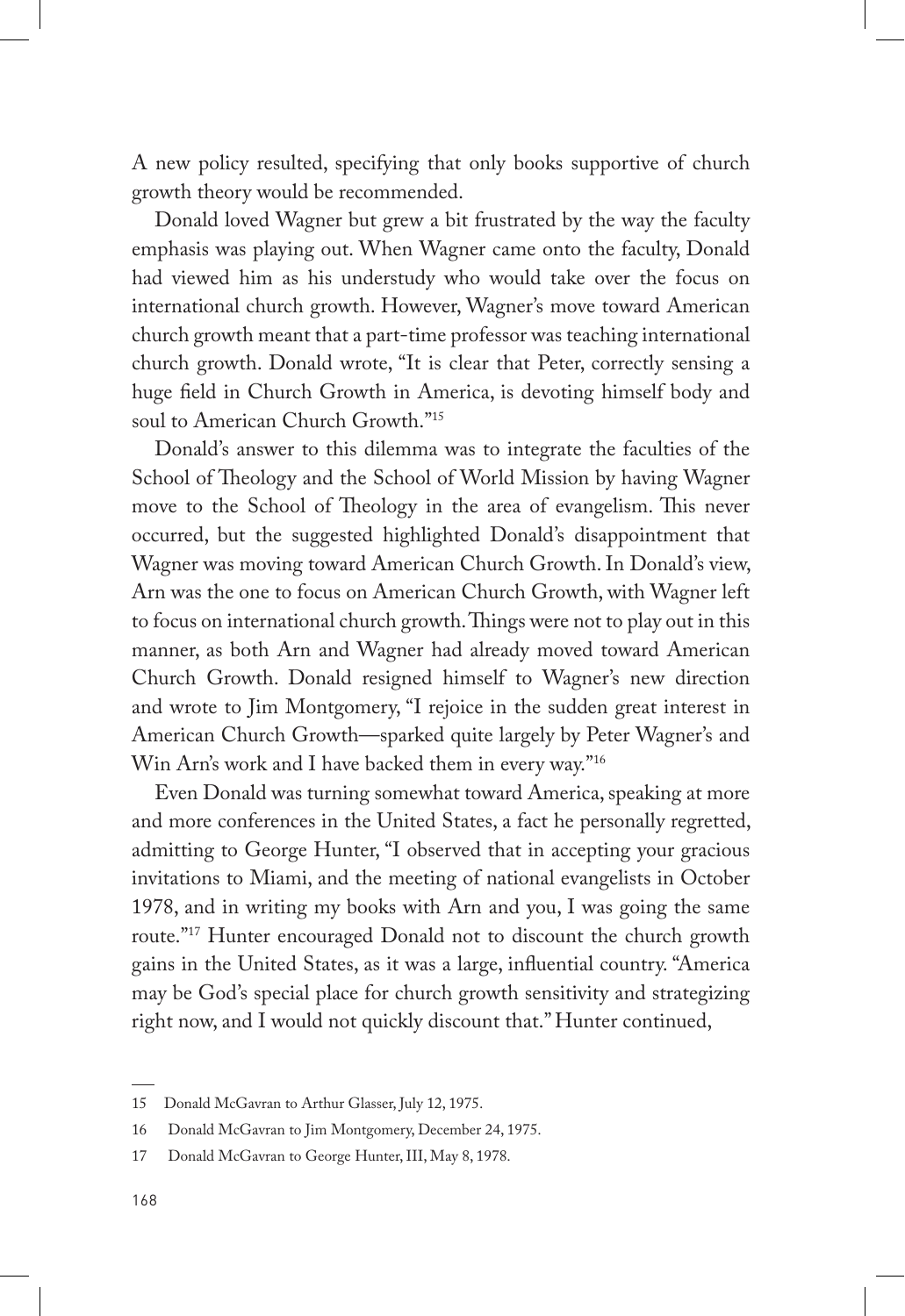You are right, of course, in your passion for the infinitely greater task for the other continents, mission fields, and peoples. At the same time, do not discount the very great base that we are in process of laying for church growth missiology and related concerns here in America in the 1970s. Think of how many people are reading church growth, thinking church growth, taking courses in church growth, subscribing to church growth periodicals, are going through doctor of ministry programs focusing on church growth now, all in very great numbers."18

Hunter realized that the expansion of church growth teaching in the United States would ultimately spill over to other parts of the world. Church growth in North America would find its way across the oceans. This was true, as American ideas and ideals influenced much of the world, but Donald worried about the long-term growth impact. "Most organizations by good planning, concentrating publicity and judicious encouragement can bring about a spurt of growth," he admitted. "But after the spurt is over, how do we secure the ongoing will to growth and the ongoing power for growth?"19

It was Donald's belief that most schools of mission highlighted specialties, wrongly assuming that evangelism would take care of itself, and he did not want Fuller to make such a mistake. Additionally, he desired the SWM to hire two church growth professors, one to cover international missions and one devoted to the North American scene. Glasser felt that the SWM should make an unequivocal pledge to Donald that the school would retain the centrality of his missionary concerns, especially the Lord's concern and passion for the salvation of lost men and women.

One way to make this possible was the establishment of the McGavran Chair of Worldwide Church Growth. Glasser believed that having an endowed Chair of Church Growth would essentially guarantee perpetuation of the distinctives of the Church Growth Movement. He also desired that the SWM install Donald in the chair as Distinguished Professor and create a five-year plan for his continued teaching, leading to

<sup>18</sup> George G. Hunter, III to Donald McGavran, June 5, 1978.

<sup>19</sup> Donald McGavran to George G. Hunter, III, June 26, 1978.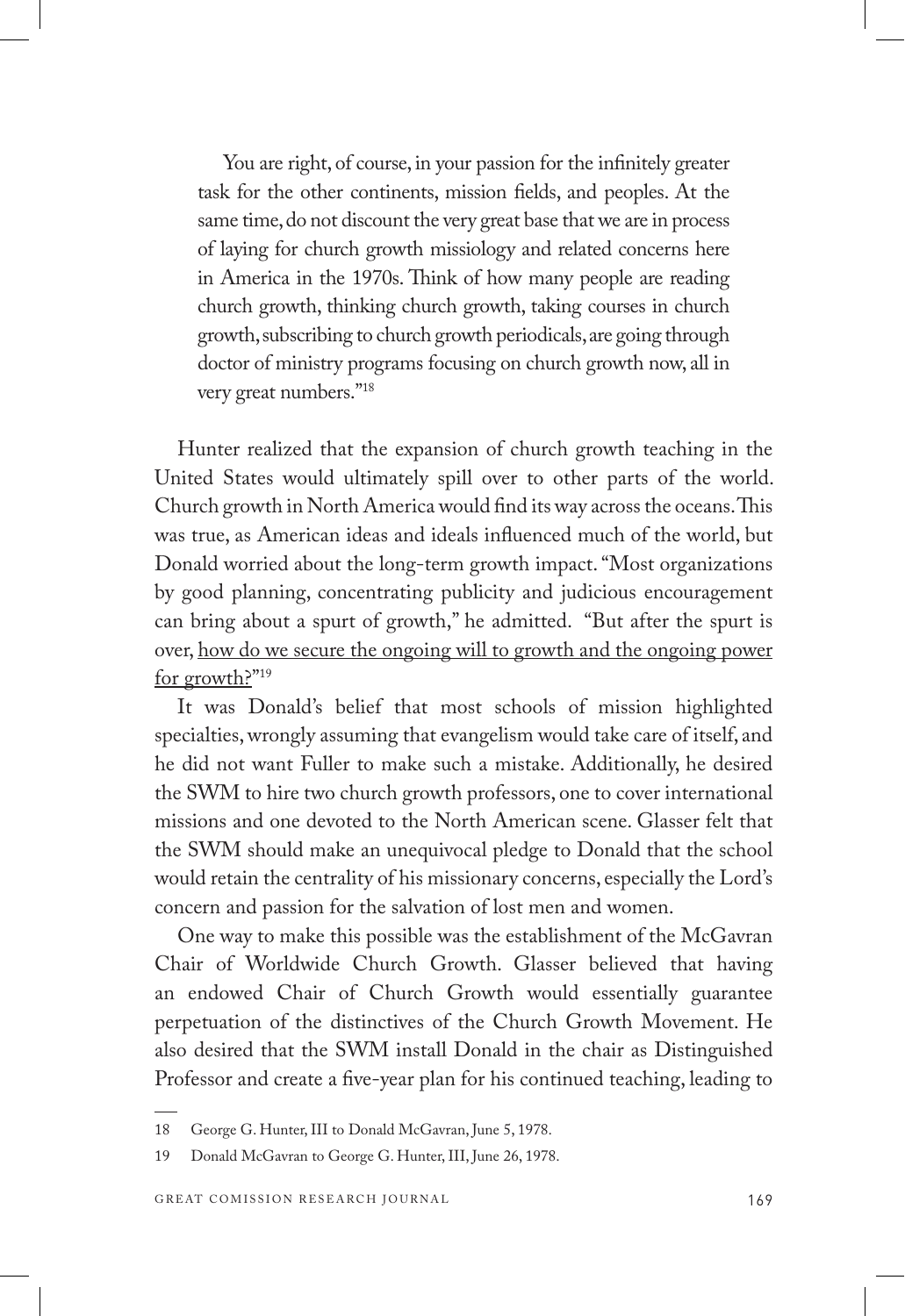eventual retirement. Donald agreed that "[t]he establishment of a Chair for Worldwide Church Growth will provide the on-going structure needed to keep this distinctive bright at Fuller's School of Missions."20 The SWM faculty recommended both of Glasser's ideas to the joint faculty of Fuller on August 19, 1975.21

A little known fact is that the SWM-ICG faculty considered becoming an autonomous school during 1975 and 1976. The Hartford library was available, and the SWM wanted the missions portion, while FTS wanted the remainder of the books. As the SWM faculty discussed the Hartford library, the longer and larger aspects of the whole FTS came into view. Faculty members of SWM decided that they needed a major research-study-strategy center of missions, and that SWM must be the central piece. They even drew up a list of potential board members at a gathering on March 4, 1975, and looked at potential buildings to either rent or purchase, one of which was the Pasadena College campus. The idea was to bring together in one location several mission agencies, including libraries, research agencies, and publishers. In addition, the faculty believed that they needed to separate from FTS due to their different clienteles, communities served, tasks, literary needs, and institutional dynamics. Ed Dayton suggested that the SWM constituency was quite different that those of the FTS and School of Psychology (SOP):

The broad church community to which SWM relates is different than the communities to which the other Schools relate. First, they are multi-national and that of course means multi-cultural. Second, they tend to be activists, pragmatic. In the midst of desperately wanting people to know Christ, they may be technologically simplistic and perhaps even naïve. Third, they tend to a particular cross-section of the church, those concerned with evangelism. These are the people we serve and these are the people to whom we look for financial and spiritual support.<sup>22</sup>

<sup>20</sup> Donald McGavran to Arthur Glasser, August 22, 1975.

<sup>21</sup> Arthur Glasser to the joint Faculty, August 19, 1975.

<sup>22</sup> Ed Dayton, "PRELIMINARY DRAFT: A SELF-STUDY," Faculty of School of World Mission, Fuller Theological Seminary (April 26, 1976), 9.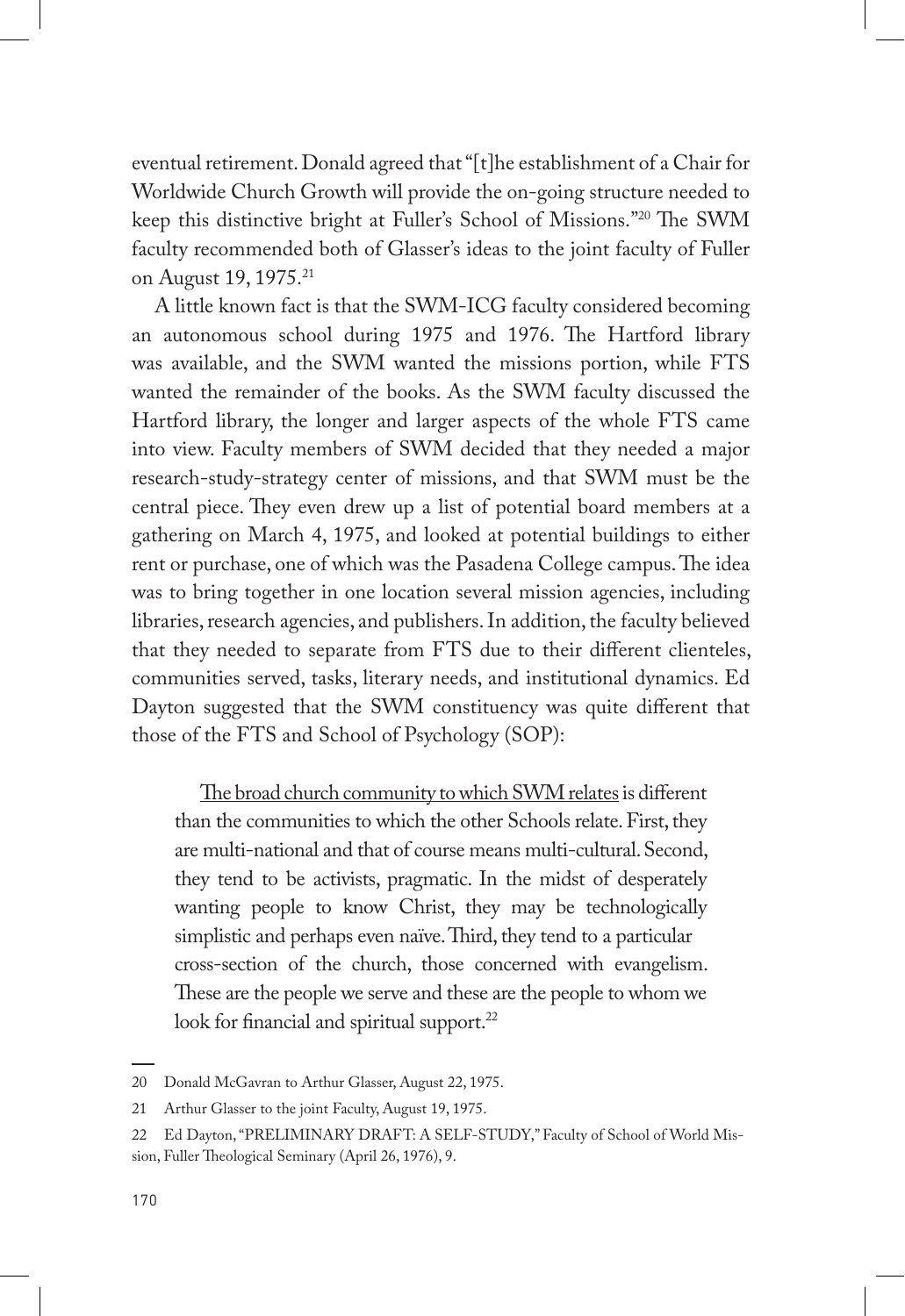A meeting was arranged between Piece Beaver, Winter, President Hubbard, and Fuller trustee chairman Weyerhauser in Chicago to discuss the concept. Weyerhauser was fearful that if the SWM were to become autonomous it would establish a precedent, and the School of Psychology might desire to leave Fuller as well. His main concern was that the SOP would lose its evangelical moorings if it pulled away from the School of Theology. Some members of the SWM felt that the SWM was being sacrificed for the SOP.<sup>23</sup>

The proposal that Ralph Winter had made to purchase the 35-acre campus of Pasadena College was not accepted. Winter, however, felt so strongly about the idea that he resigned from the faculty of SWM and with his wife, Roberta, founded the U.S. Center for World Mission in 1976 with no staff, one secretary, and just \$100 in cash. He mounted a fund-raising campaign to purchase the Pasadena campus himself. The focus of the U.S. Center was on cross-cultural evangelization, especially toward those who had had yet to hear and to believe. Donald called Winter's plan "a most timely, strategic and significant movement,"24 but he and the SWM faculty did not happily accept everything that Winter desired. Kraft drafted a letter to Winter expressing some of the feelings of the SWM faculty. Generally, he noted that they loved the idea of a Center for World Missions but disliked Winter's idea of establishing a new university (eventually called William Carey University).

Winter was a highly creative individual, but he tended to become bored easily. Over his career he had moved swiftly from missionary work in Guatemala to Latin American studies to Theological Education by Extension (TEE) to teaching at SWM to mentoring doctoral students, and so on. The SWM faculty felt that establishing a university was simply another in Winter's long list of interests, of which he soon would become bored. While they supported the idea of a Center for World Mission, they wished that Winter would remain at the SWM instead of burdening himself with a new institution, its property, fundraising, etc.<sup>25</sup> Donald's

<sup>23</sup> Ralph Winter to SWM Faculty, January 27, 1976.

<sup>24</sup> Donald McGavran to Ralph Winter, May 9, 1977.

<sup>25</sup> Charles Kraft to Ralph Winter, September 22, 1977.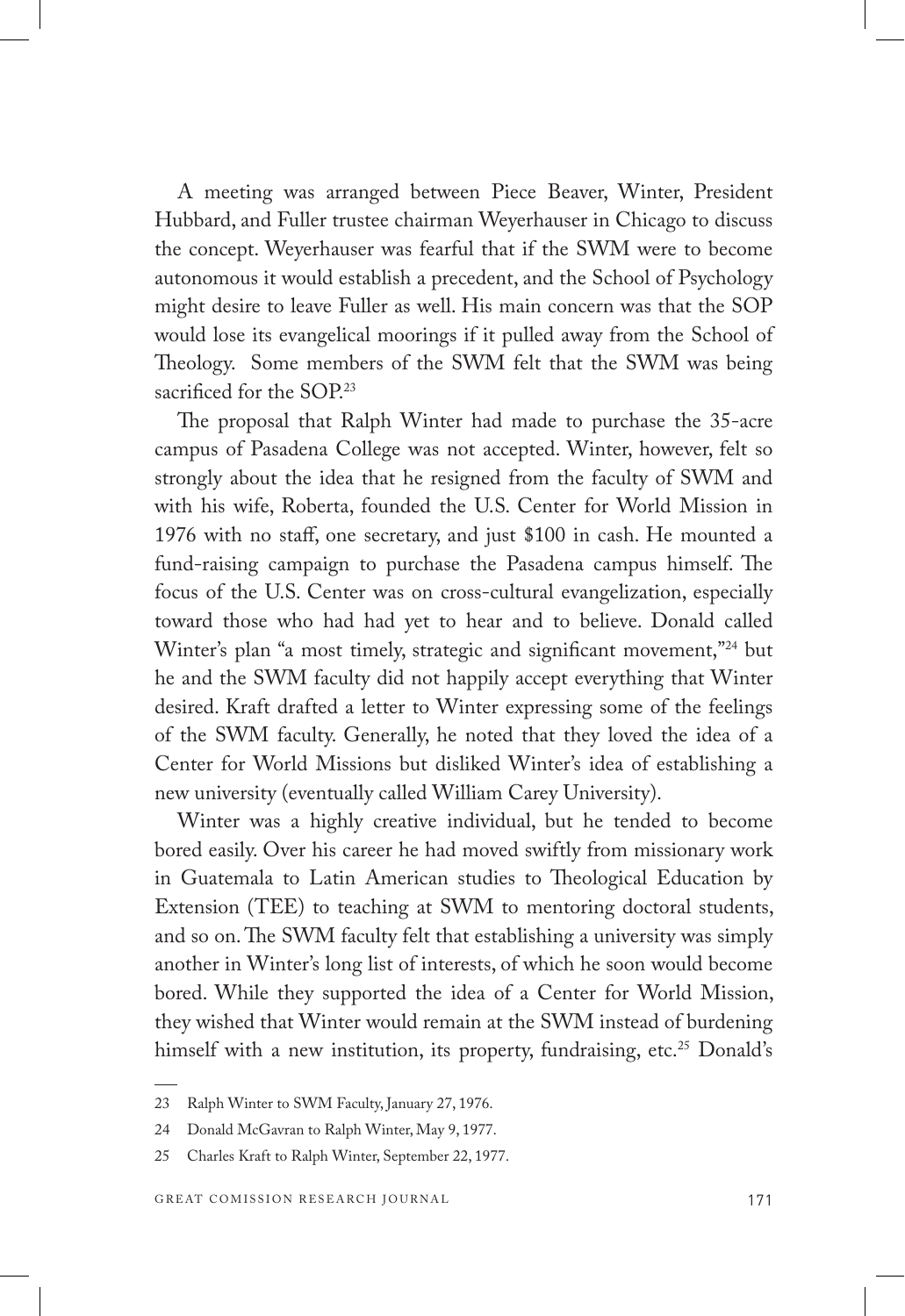response to Kraft's letter was to "[s]ay nothing. Plough corn."26 Winter went on to be the director of the U.S. Center for World Mission, as well as the founder, president, and chancellor of William Carey International University.

Wagner spoke to a gathering at Fuller, where he defended the Homogeneous Unit Principle. Afterward, Donald sent a complimentary letter thanking him for a "fine presentation this morning which brought out the enormously complicated nature of the social mosaic in America. Human society is necessarily a mosaic of homogeneous units and all Christianization must take account of the fact. The validity of the H. U. must be taken seriously."27 McGavran suggested to Wagner that they should temporarily glorify the homogeneous unit to teach its validity. However, in the end, he believed they should seek balance between cultural pluralism and the good of the whole. He also expressed concern that Wagner's exegesis of Acts 6 would not stand up to intense scrutiny, explaining, "The cause of homogeneous unit theory is not helped by eisegesis."28 Wagner responded that while he appreciated Donald's views, he had tested his hypotheses with several informed audiences and exegetical literature and felt his interpretation of Acts 6 was reasonable.

The SWM-ICG faculty was surprised early in the year to find that fellow Fuller Seminary professor, Ralph P. Martin (1925-2013) had written an article highly critical of church growth. "Church Growth is Not the Point" appeared in the British evangelical publication *Life of Faith*. As professor Martin had not bothered to talk face-to-face with any of the School of World Mission faculty members, Dean Glasser was notably upset and sent a letter of protest to Provost Glenn Barker. During this time a major controversy was swirling in theological circles concerning *Man as Male and Female* (1975) by professor Paul King Jewett. Former professor Harold Lindsell had written a critique, and evangelicals were widely criticizing Jewett's work. Several faculty members from the SWM-ICG also had serious misgivings over the way Jewett interpreted Scripture, but they were still trying to maintain solidarity with the other two schools

<sup>26</sup> Donald McGavran, open note, September 22, 1977.

<sup>27</sup> Donald McGavran to Peter Wagner, March 22, 1976.

<sup>28</sup> Donald McGavran to Peter Wagner, March 22, 1976.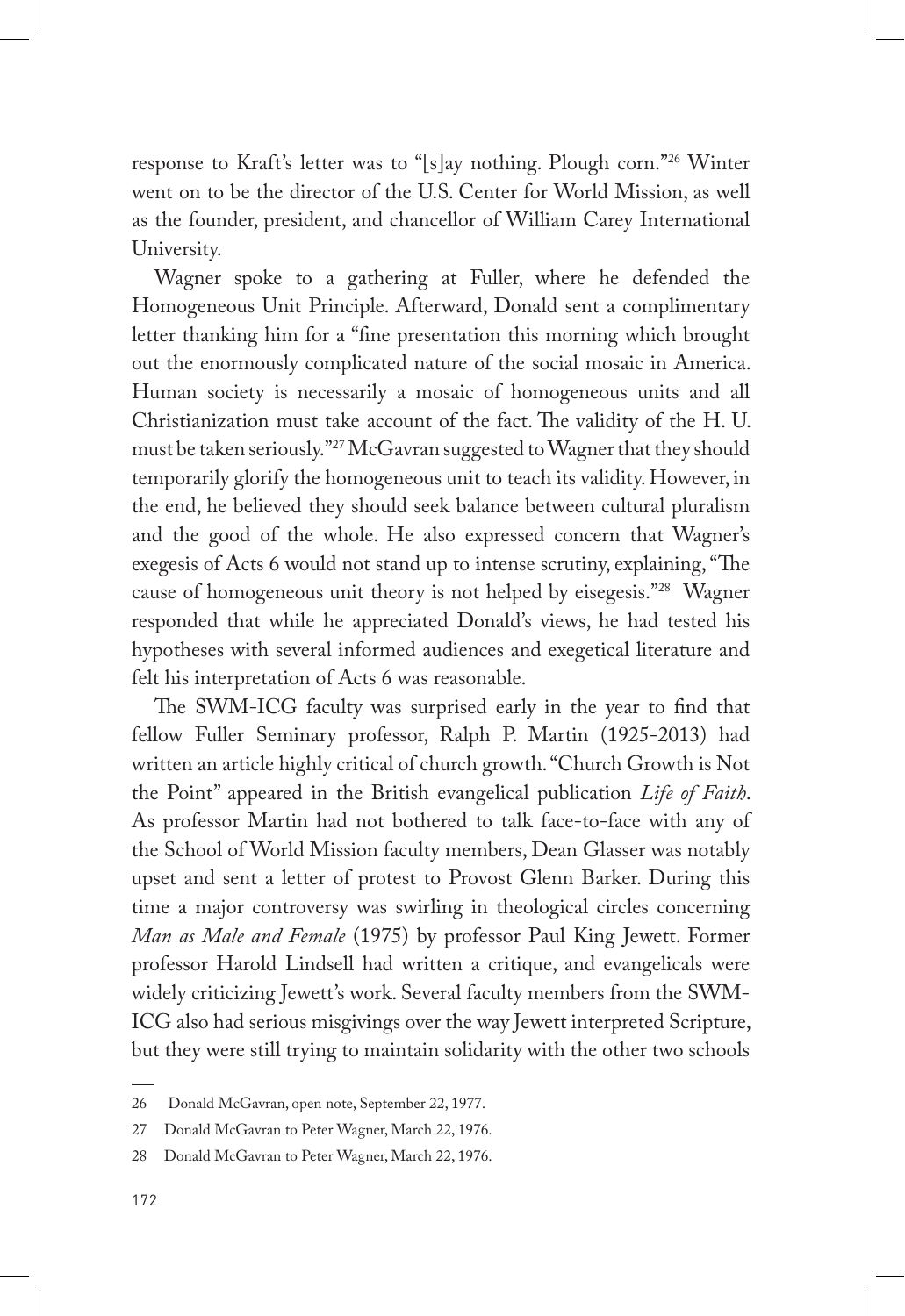of Fuller. In light of this backdrop, to find that professor Martin had written an article critical of church growth theory was a distressing blow to the SWM faculty. Glasser explained to Barker,

The SWM is committed to the thesis that the New Testament, rightly understood, sounds a vastly different note from "Church Growth is Not the Point!" True, it speaks of divine sovereignty: only God can save and only Christ can build the Church. But the New Testament also speaks of human responsibility. Our loyalty to this second dimension as well as to the first transcends our loyalty to the Seminary. Hence this letter of protest."29

Glasser saw it as highly unfortunate that professor Martin was not seeking to maintain the unity of the three schools and that he was unwilling to discuss the matter with the SWM faculty before putting his disagreements into print.

Pacific Christian College, located at the time in Fullerton, California, conferred on Donald the degree of Doctor of Divinity on May 28, 1976. Shortly afterward, Dean Glasser passed along the SWM faculty suggestions for potential board members of Fuller Theological Seminary. The four names included Donald A. McGavran, Warren E. Webster, Eugene A. Nida, and Louis King. Of McGavran, Dean Glasser simply commented, "Qualified in every way."30 Glasser recounted that, as of June 1976, SWM's 11th year, there were 173 active students, of which 71 were career missionaries and 67 nationals. The six full-time faculty had written thirty articles/reviews and four books/booklets. SWM professors were making themselves and the church growth approach known.

Church Growth in North America received a boost with the publication of Wagner's *Your Church Can Grow* (Regal) in 1976. This book, along with McGavran and Arn's *How to Grow A Church*, became the two primary church growth texts for pastors in the United States and Canada. This new book presented an excellent summary of church growth thought as it stood in 1976. Wagner's "Seven Vital Signs of a Healthy Church"

<sup>29</sup> Arthur F. Glasser to Glenn Barker, April 2, 1976.

<sup>30</sup> Arthur Glasser to David Hubbard, June 4, 1976.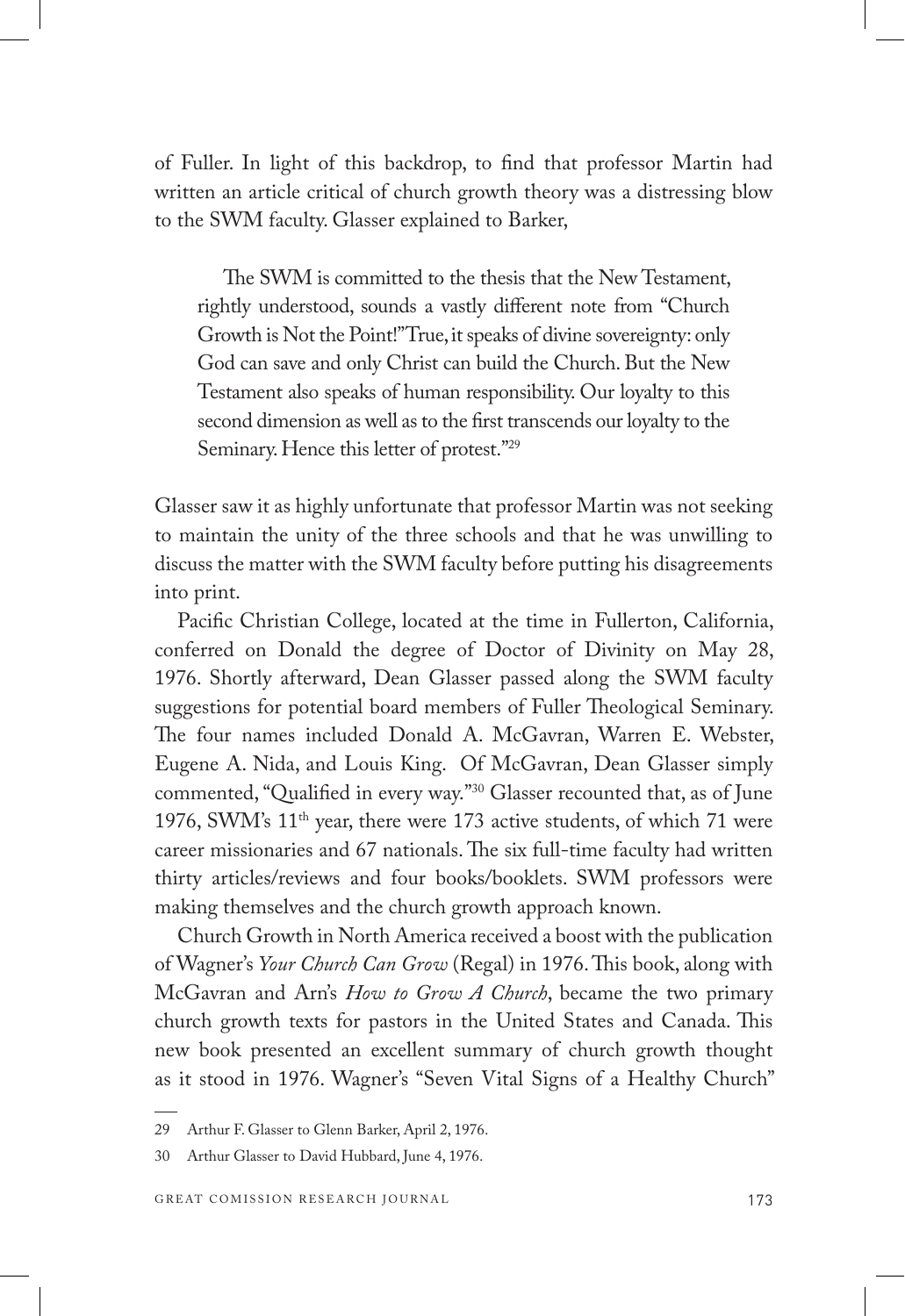became a standard formula for analyzing church growth in his Doctor of Ministry classes for more than twenty years and influenced the thinking of a generation of North American pastors. However, it was not without its critics, who accused Wagner of employing too much pragmatic American business and advertising language. In addition, as Donald had warned in an earlier letter, critics voiced concern over Wagner's "lack of serious involvement with Scripture."31

The three schools of Fuller found themselves in the heat of battle after former professor Harold Lindsell wrote *The Battle for the Bible* (Zondervan, 1976). Lindsell recounted the history of FTS and the way in which it had disavowed inerrancy. The book was about more than Fuller, but it clearly implicated Fuller as a school that had drifted away from affirming the full authority of Scripture. The resulting furor prompted President Hubbard to address the controversy in two speeches. He first defended FTS at a seminary convocation on April 8, 1976. His address, "Reflections on Fuller's Theological Position and Role in the Church," affirmed that "[t]o the uniqueness and full inspiration of the Bible we are committed."32 Then, in June, he distributed a statement "What We Believe and Teach," in which he affirmed, "We stand in full fellowship with the apostles, the reformers, and the evangelical missioners of the centuries. None of us denies the infallibility of the Bible; none of us claims the infallibility of our faculty."33

Lindsell seemed to focus his concern primarily on the FTS and not on the SWM, but some critics were including the SWM under the same judgment. For example, in an article published in the *Christian Century* Donald Dayton, a professor of theology at North Park Theological Seminary in Chicago, included the Church Growth Movement in the battle. He maintained that "the high commitment of Church Growth teaching to the social sciences, especially anthropology, has led to incorporation of a large

<sup>31</sup> Howard A. Snyder, "How Some Churches Grow—Sometimes," a review of *Your Church Can Grow*. *Eternity* (November 1976), 62.

<sup>32</sup> David Allan Hubbard, "Reflections on Fuller's Theological Position and Role in the Church," presented at the FTS Convocation (April 8, 1976), 9.

<sup>33</sup> David Allan Hubbard, "What We Believe and Teach," a position statement ( June, 1976), 6.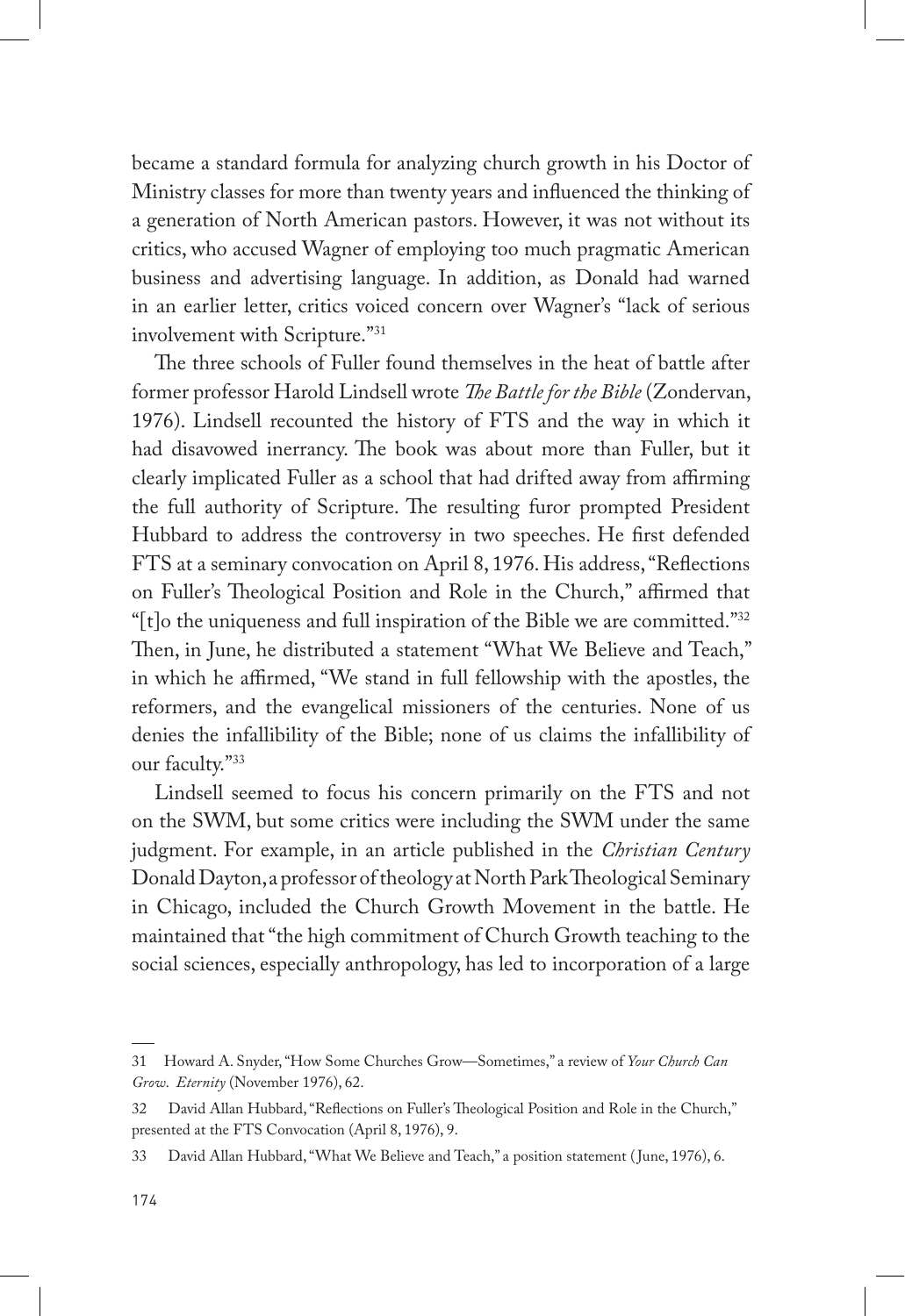portion of the relativism and pragmatism of the modern world view."34 After reading Dayton's article, Wagner wrote to his SWM colleagues, "It looks like the fat's in the fire and the SWM is now in the Battle for the Bible."35 Including SWM in the battle was odd, especially since all of the core SWM faculty at the time affirmed inerrancy!

Of the numerous Church Growth principles enumerated by Donald and the SWM faculty, what became known as the Homogeneous Unit Principle (H. U. or HUP) created the most controversy. Wagner and biblical scholar John Stott discussed the possibility of convening a consultation to discuss the principle. The idea was to invite four or five persons on both sides of the issue to Pasadena.<sup>36</sup> The meeting took place between May 31 and June 2, 1977, on the campus of Fuller Theological Seminary. Five SWM faculty members prepared papers discussing the methodology, anthropology, ethics, history, and theology of the HUP, and five others presented responses. Some twenty-five representatives interacted as the ten presenters debated. The five presenters included McGavran, Kraft, Wagner, Winter, and Glasser, and the responders included Harvie Conn, Robert Ramseyer, Victor Hayward, John Yoder, and Rene´ Padilla. John Stott served as moderator. Other SWM faculty members in attendance were Paul Hiebert, Edwin Orr, and Alan Tippett. President Hubbard also participated, along with a few other faculty members from FTS.

The conclusion of the consultation, which was generally positive, was published as "The Pasadena Consultation—Homogeneous Unit Principle" in the first Lausanne Occasional Paper. Writing to Glasser, McGavran commented on the conclusion to the Pasadena Consultation, "I have read with care The Pasadena Consultation. It is good—remarkabl[y] good  $\&$ will advance the cause. Your 'vibes' are correct—that getting the thing to occur at all was important. And John Stott's skill in drawing both ends together brought victory out of disaster."37

Once again, the fall quarter found McGavran in India leading a series

<sup>34</sup> Donald W. Dayton, "The Battle for the Bible: Renewing the Inerrancy Debate," *The Christian Century* (November 10, 1976), 979.

<sup>35</sup> C. Peter Wagner to SWM Faculty, November 12, 1976.

<sup>36</sup> John Stott to Peter Wagner, September 16, 1976.

<sup>37</sup> Donald McGavran to Arthur Glasser, June 4, 1977.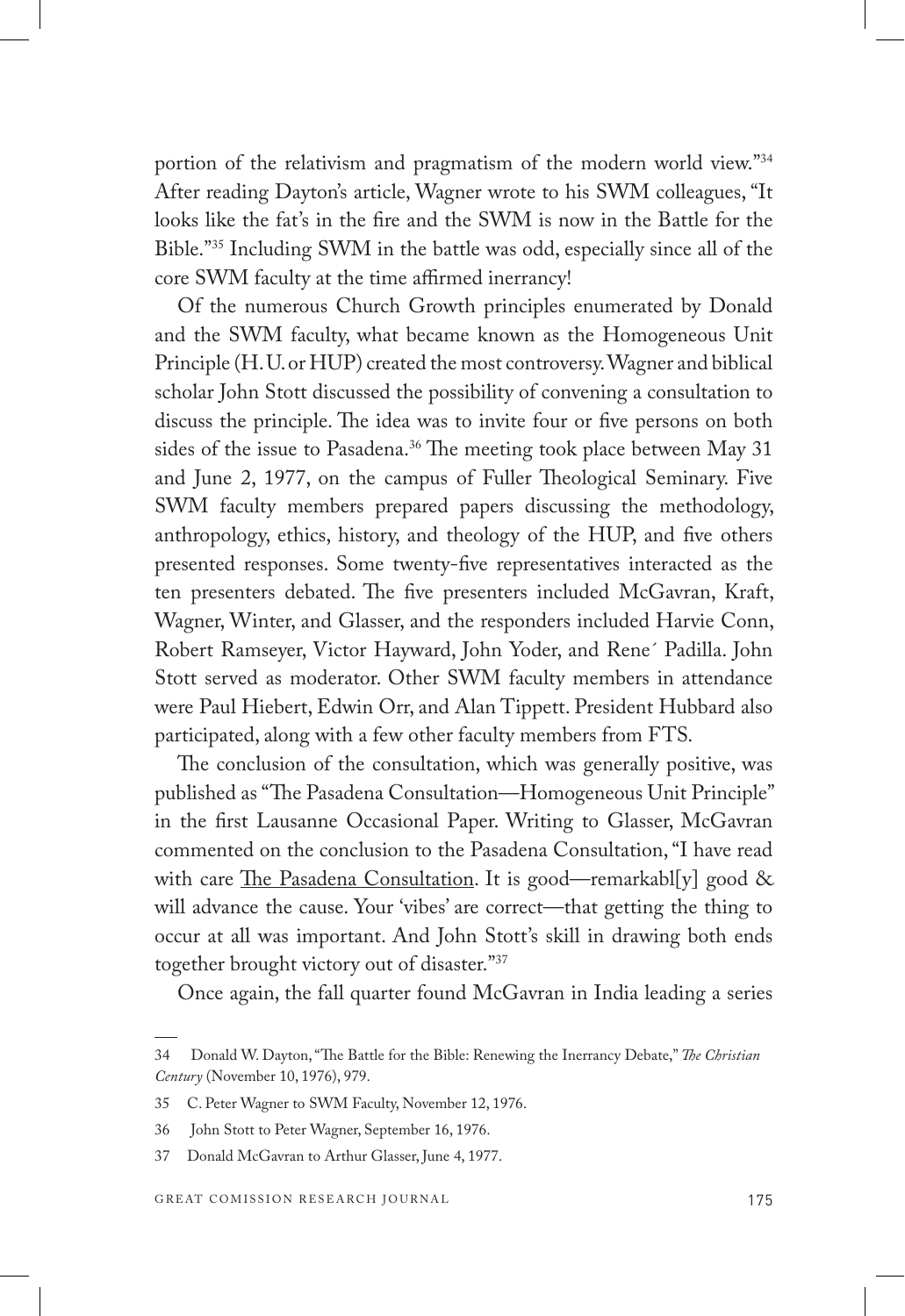of eight church growth seminars during November 1976. He flew back to Columbia, North Carolina, on November 28, where he continued for the remainder of the fall working on a manuscript titled *Understanding the Church in India* and developing a class on Indian Church for the School of World Mission. That December he signed a contract with the William Carey Library for a reprint of *Church Growth & Christian Mission*, which Harper & Row had originally published.

After observing religious freedom being trampled underfoot in numerous countries of the world, Donald wrote a letter to the President of the United States asking that the State Department protest such lack of freedom. He specifically noted infractions in India and Greece. "We trust your administration will promptly reverse this policy of silence," he demanded, "and will champion religious freedom all around the world." Donald was not asking for military or economic reprisal but "to bring public opinion to bear. America ought to mobilize world opinion against all such infringements."38

In March Wagner received an unexpected letter from Billy Graham with an invitation to conduct an "in-depth study of our crusades—the preparation, and the follow-up." Graham explained, "I believe you are in a position to make suggestions that would be extremely helpful to us. I wish we could get together more often. There are few people in the Christian world that I admire any more than I do you. I believe the Lord sent you to the Kingdom for such a time as this."39 The letter concluded with Graham providing his phone number and asking Wagner to call him with suggestions. Wagner sent a copy of the letter to Donald, asking for his thoughts, and he replied, "Seize with both hands Billy Graham's cordial invitation to make an in-depth study of his Crusades from the point of view of their effect on church growth."40 There is no evidence that Wagner ever did this, but Win Arn did.

Principles and Procedures in Church Growth II was Donald's course for the winter quarter in 1977. As the syllabus stated, "This course purposes to harness theology, ethnology, linguistics, history, quantitative analysis,

<sup>38</sup> Donald McGavran to President of the United States, February 9, 1977.

<sup>39</sup> Billy Graham to Peter Wagner, March 7, 1977.

<sup>40</sup> Donald McGavran to Peter Wagner, March 14, 1977.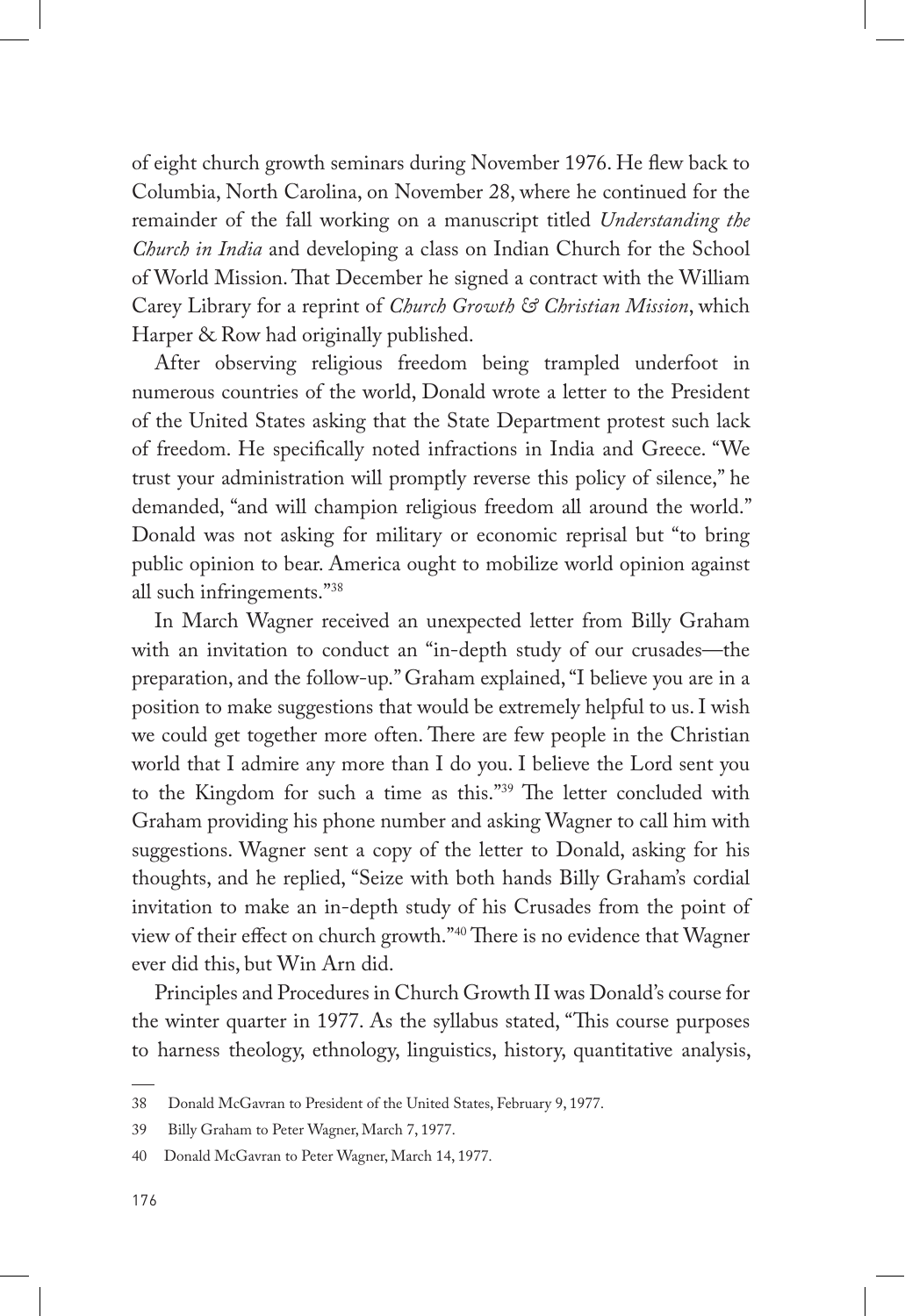research, missionary experience, goal setting, and disciplined planning to the task of discipling ta ethne."<sup>41</sup> The class covered one chapter of *Understanding Church Growth* per period, with the final 10 class sessions given over to student presentations regarding the growth within their own mission settings.

The proposal for the McGavran Chair of Church Growth continued to be considered but advanced slowly. One of the issues was raising enough money to fund the chair. Donald and Mary decided to fund the launch of the chair themselves, but Donald desired that the chair continue to be devoted to his perspective of church growth and not to the "good and peripheral ways of looking at mission." "If I can't" be sure the chair will stay true to church growth thought, "I won't make the gift," he wrote to Wagner.42 In July 1978 Donald mailed a general letter to friends and former students of the SWM, alerting them to several items of interest, chief of which was announcing the establishment of a Chair of Church Growth, which would be endowed with eight hundred thousand dollars. He shared that the first gift of half that amount had come in but he did not divulge that he and Mary had donated the sum.

"This is the first Chair of Church Growth to be established anywhere in the world," he proclaimed, "and will play a significant part in focusing attention on church growth as the continuing center of the missionary enterprise and as a chief and irreplaceable purpose of the Christian mission to the world."43 While this appeared to be a most cheerful announcement, Winter was concerned and offered a "serious and sincere warning" to Donald about funding the Chair of Church Growth. From Winter's viewpoint, it was wrong for Fuller to allow Donald and Mary to bear such a heavy financial burden. In particular, he did not feel that any written document could "define, defend and retain across the years" Donald's design for the Chair.

"You can be sure," Winter warned, "the human language, which English is, will not prevent them from interpreting it in any way they wish later on."

<sup>41</sup> Course syllabus, SWM, 661.

<sup>42</sup> Donald McGavran to Peter Wagner, May 4, 1977.

<sup>43</sup> Donald McGavran to friends and former Students, July 1978.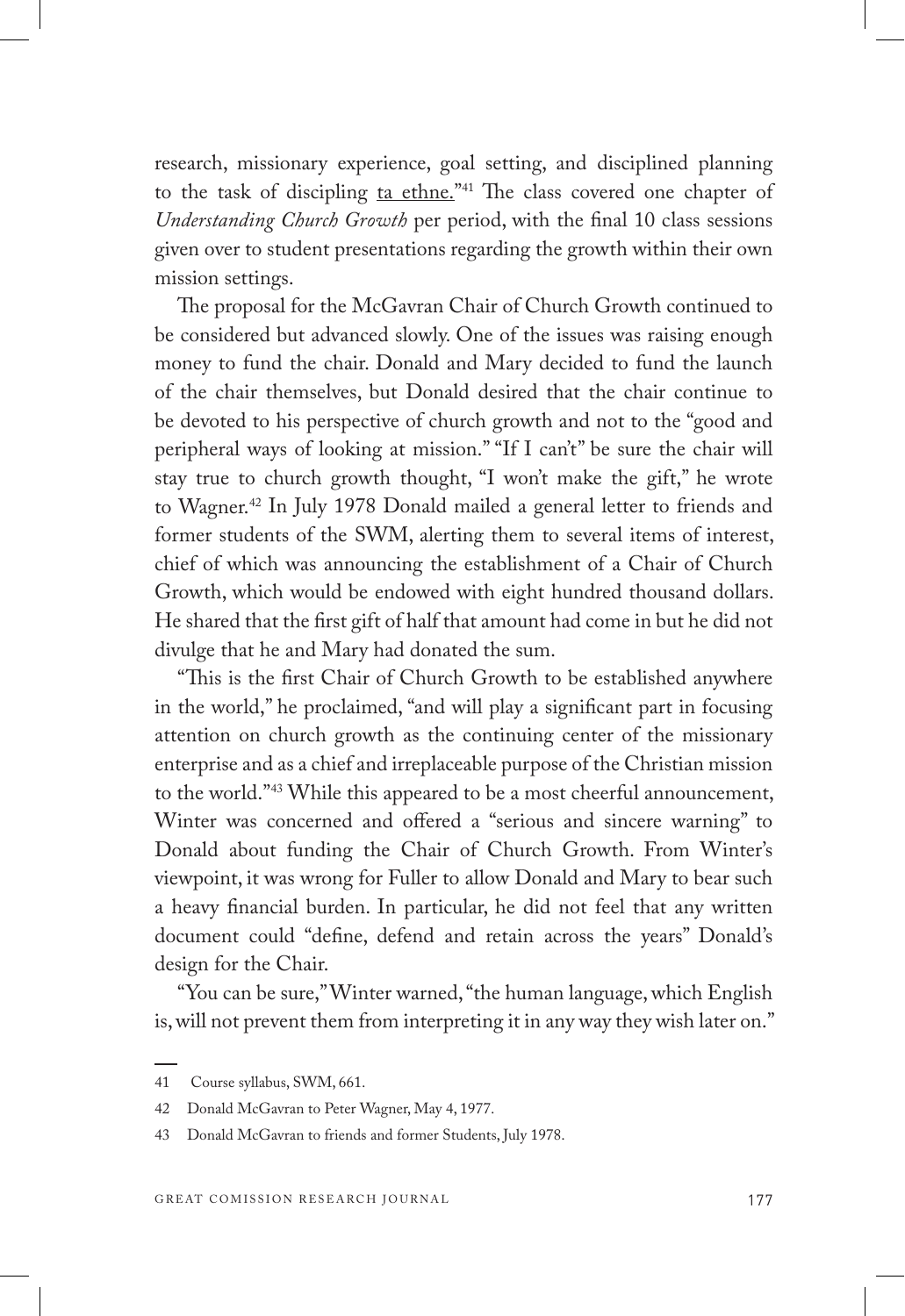Winter believed there were already clear signs that FTS was "progressively taking away the autonomy of the School of World Mission." It was plainly evident that the faculty of the School of Theology continued to "regard the School of Missions as teaching 'Sunday School theology.'" Giving the institution of Fuller so much money when its "track record to this point is bad and definitely getting worse—I speak of course not in moral terms, but in regard to the relationship of [F]uller to the cause of missions," was just not a wise use of Donald's and Mary's money.<sup>44</sup> In the end, they did donate the money, but Winter's warnings were to prove true, if not until thirty years later.

The year 1977 brought another change to the faculty when Tippett announced his retirement and return to his native Australia. This, of course, meant a search for his replacement. After they had turned away one candidate, the SWM faculty invited Paul G. Hiebert (1932-2007) to join them as professor of anthropology. He had grown up in India and served there as a missionary, which attracted the support of Donald for his appointment in 1977. Although he contributed numerous excellent books and articles to further the understanding of cross-cultural missions, students of Church Growth know him best for his article "The Flaw of the Excluded Middle," published in 1982. This article helped pastors in North America begin to understand the nature of spiritual power issues. Hiebert taught at the SWM until 1990, when he accepted a new teaching position at Trinity in Deerfield, Illinois.

Along with Paul Hiebert, Dean S. Gilliland (1928-2013) joined the SWM faculty in 1977 as Associate Professor of Contextualization of Theology. Having served as a missionary in Nigeria, Gilliland was another in a line of practical missionary scholars called to teach at the SWM. With a Ph.D. from Hartford Seminary, he was the first professor at any major seminary to have the word "contextualization" in his title. His focus on developing a Pauline theology of mission resulted in the publication of *Pauline Theology and Mission Practice* in 1983. Together Hiebert and Gilliland signaled the beginning of a second wave of faculty who were not directly recruited and hired by McGavran.<sup>45</sup>

<sup>44</sup> Ralph Winter to Donald McGavran, August 18, 1978.

<sup>45</sup> For an overview of the history and faculty members of the School of World Mission (now In-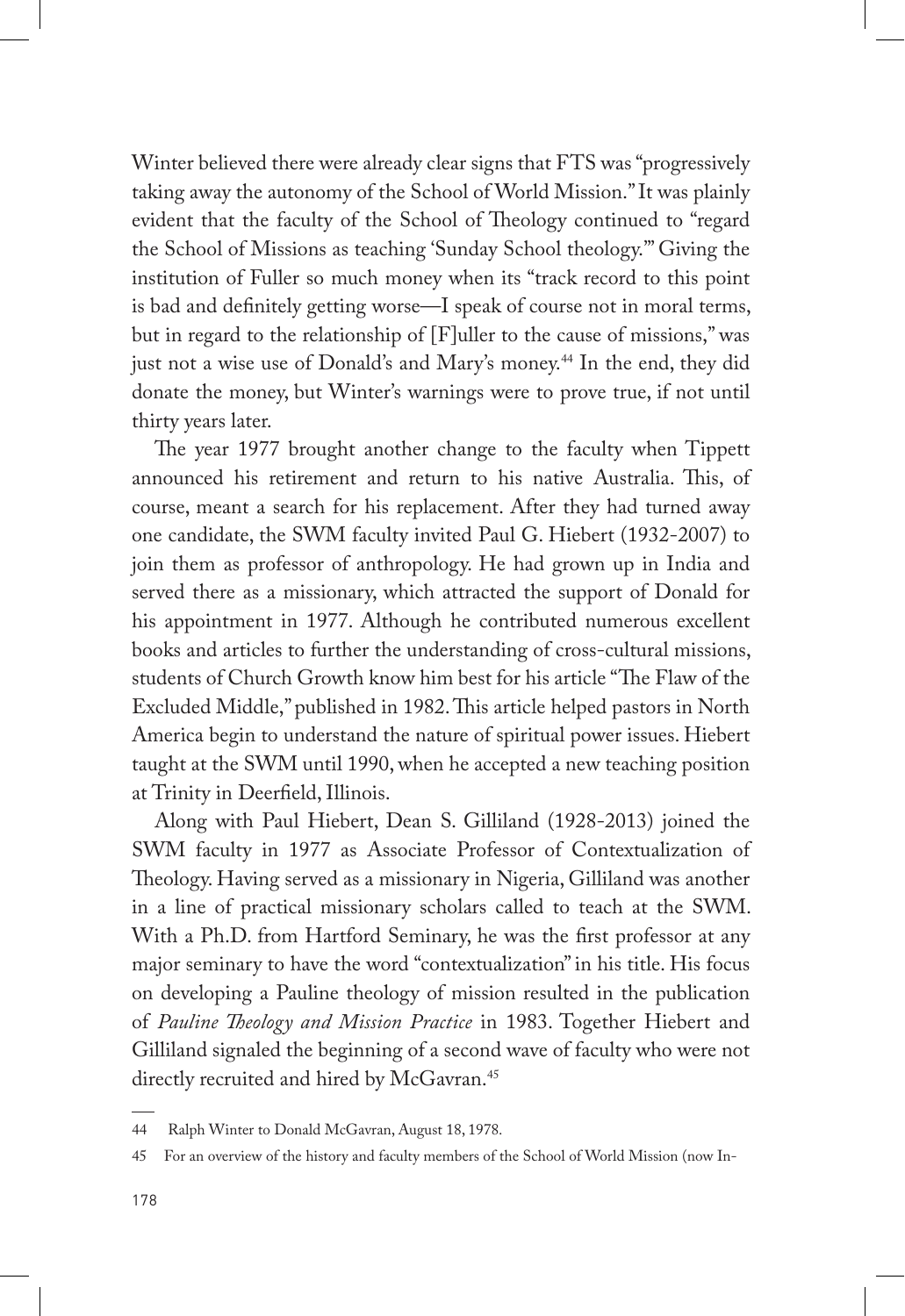In 1974, while serving the Fuller Evangelistic Association, Wagner had become a founding member of the board for Arn's Institute for American Church Growth. During his tenure, Wagner increasingly moved the FEA toward American Church Growth, and his involvement with both the Institute for American Church Growth and the FEA created a conflict of interest. Thus, when his three-year term on the Arn's Board of Directors expired in 1977, he chose not to serve another term. Wagner and Arn mutually agreed that it would be best for Wagner to give his time to the Fuller Institute. However, Wagner continued to participate as honorary chairman of Arn's advisory board and to teach Advanced Growth Seminars at the IACG.

Under the direction of Wagner, and with Wimber's leadership, FEA developed as a consultation ministry. By October 1977 four diagnostic tools, three training kits, and seven workbooks had been written to help pastors analyze their churches. Yet Wimber's days as director of American Church Growth for the FEA were slowly coming to an end. He had previously been discouraged by his experience at Yorba Linda Friends Church, never intending to return to the pastorate. However, after he and his wife, Carol, left the Friends church, they began hosting a small Bible study in their home in October 1976. The small meeting grew to 50 people within a few weeks. By May 1977, the Bible study was averaging 150 in attendance, and Wimber was designated pastor. In 1978 Wimber decided to resign from the FEA to devote full time to his growing church. The church became Calvary Chapel of Yorba Linda and eventually part of the Vineyard Church movement in 1982. During the 1980s, Wimber went on to become well known for his emphasis on healing. By the time of his death in November 1997, he had led in the planting of 448 Vineyard churches in the United States and another 238 in other countries.<sup>46</sup>

By 1977, the monopoly on church growth that SWM-ICG had enjoyed was quickly coming to an end. Church growth was routinely being

tercultural Studies) see *SWM/SIS at FORTY: A Participant/Observer's View of Our History* by Charles H. Kraft (William Carey Library, 2005).

<sup>46</sup> Steve Nicholson, "John Wimber the Church Planter," Vineyard USA (Fall 1998),1. Accessed November 18, 2004. <http://www.vinewardusa.org/publications/ magazines/vov/fall\_98/features/ jrwChurch-Planter.htm>.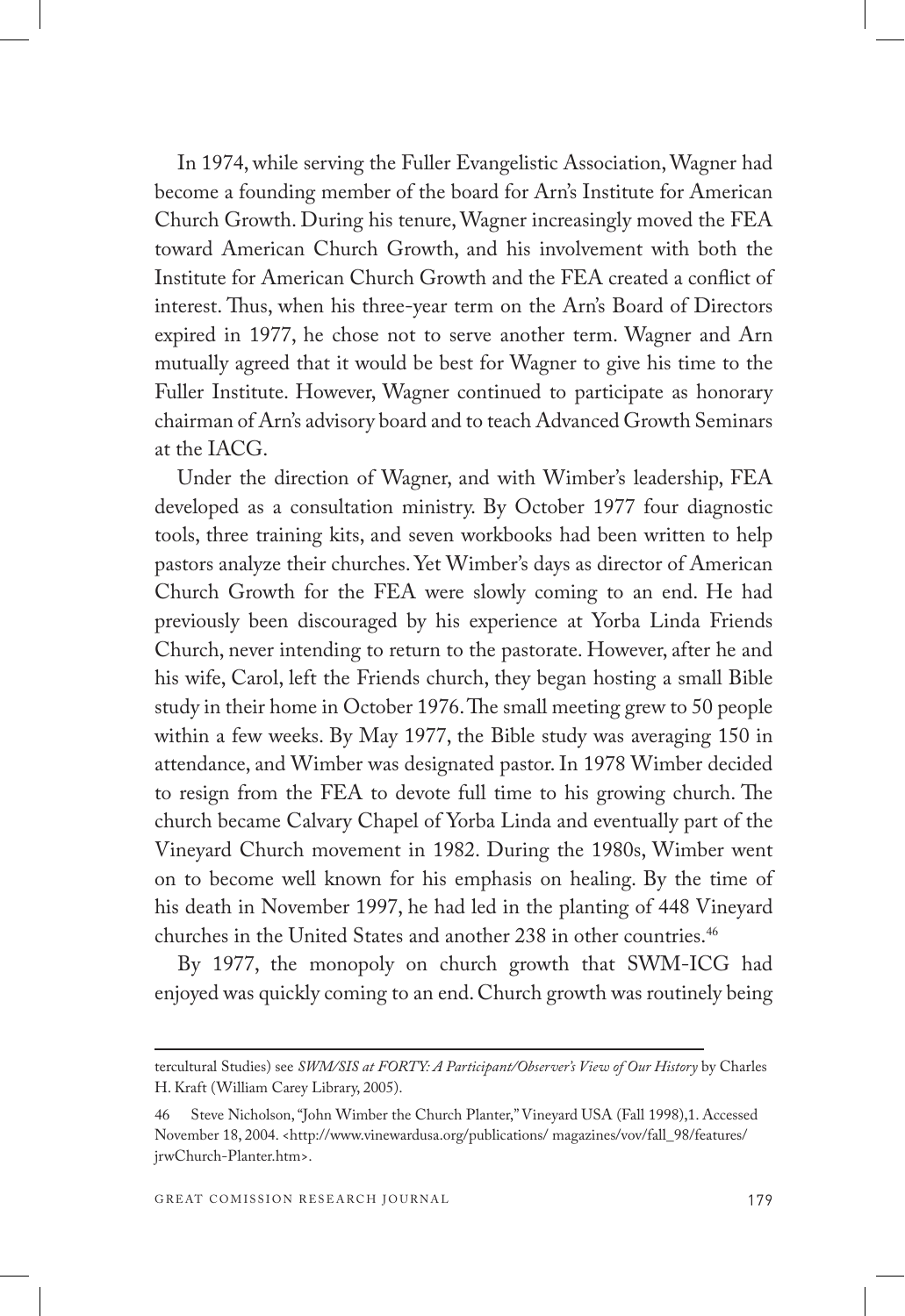accepted as a subject in universities and seminaries. The *Church Growth Bulletin* had been the first publication featuring articles on church growth insights, but more than a dozen similar bulletins, journals, and newsletters were available around the world by the end of 1977. Wagner, Arn, and many others were flooding the marketplace with books strictly addressing church growth issues. Things, too, were changing at SWM-ICG. Donald wrote to President Hubbard,

As I phase out, no one seems likely to replace me in the overseas field. Peter Wagner is tremendous; but the field of American church growth is still greater. IT claims almost all his time. Of all the men on the faculty, Glasser stresses growth overseas most—yet his main thought is theology…. I don't know the answer; but call the matter to your attention.<sup>47</sup>

He did have one proposal, however, and that was to explore the possibility of hiring Tetsunao Yamamori (b. 1937) as professor of evangelism in the School of Theology. Robert "Bob" Munger was moving toward retirement from the position of professor of evangelism, and Donald thought a new professor with a church growth view of evangelism would be an excellent fit. Yamamori also had a PhD in sociology. Since FTS was not his own school, Donald felt the idea had to be passed through President Hubbard first. The idea was not to be accepted, but Yamaoria eventually did join Arn's IACG.48

Donald continued to exert as much influence as he could on getting the right man into the School of Theology to teach evangelism. In January 1978, he recommended another possible candidate—George G. Hunter III. Hunter had been professor of evangelism at the Perkins School of Theology, was head of the board of discipleship for the United Methodist Church, and had been a scholar in residence in 1977 at SWM. Nothing transpired, but Donald persevered and suggested to Wagner eighteen months later, "Let's team up on getting George Hunter here to take Bob

<sup>47</sup> Donald McGavran to David Hubbard, September 27, 1977.

<sup>48</sup> Yamamori went on to teach at Biola University's Talbot School of Theology and eventually served as president of Food for the Hungry International from 1984-2001.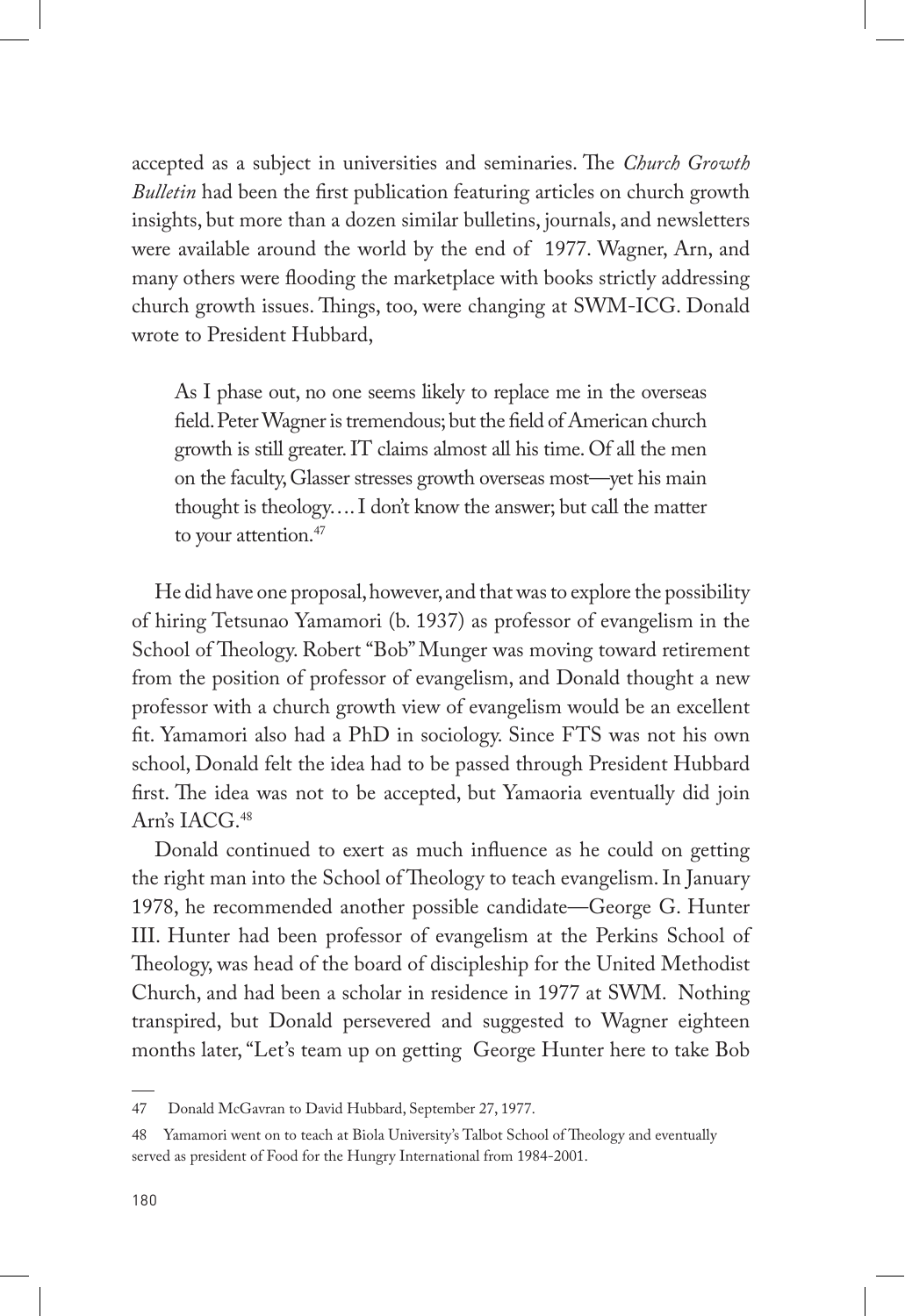Munger's place. He would be most popular and effective. No one could do a better job." Wagner scribbled a reply to the bottom on Donald's note and sent it back. It read, "I would <u>love</u> to have Hunter here. But I have talked with Meye and—believe it or not—they have no budget for replacing... Munger!!"49 Yet again Donald's suggestion was not acted upon.

Plans were underway to expand the organizational structure of Arn's Institute when the board held its semiannual meetings on December 15, 1977. The suggested organizational chart showed plans for six vice presidents over the areas of education, communication, seminars, development, administration, and cross-cultural outreach, and Ted Yamamori's name was scratched in for vice-president of education.

Since FTS was not seriously considering Yamamori to be a professor, Donald suggested to Arn that he consider hiring him at the IACG. Discussions with Yamamori moved along well enough for Arn to announce that "Dr. Ted Yamamori will join the staff of the Institute as of July 1." Yamamori had graduated from Northwest Christian College with a BA in Ministry in 1962, just one year after Donald had started the Institute of Church Growth there. Somehow, over the years, Yamamori had caught the church growth bug, and he wrote *Church Growth in Japan* (William Carey Library, 1974), *Introducing Church Growth* (Standard Publishing Co., 1974), and *Church Growth: Everybody's Business* (Standard Publishing Co., 1976). Donald felt he was the right person for the job.

The job was to direct the new "Center for American Church Growth Studies." Established under the umbrella of the IACG, the new center was to equip lay church leaders through correspondence study and classroom courses in church growth/evangelism. The Center planned on providing continuing education for professional church leaders, as well as conducting research to support churches and denominations in their evangelism programs. Since Yamamori held a PhD in Sociology of Religion from Duke University (1970), he appeared to be well suited to lead the new center.

This was another "leap of faith" as they needed \$40,000 to fund the center for its first year. Yamamori began on July 1, 1978, and worked to develop a curriculum for "Growing Churches Through Lay Leadership."

49 Donald McGavran to Peter Wagner, September 7, 1979.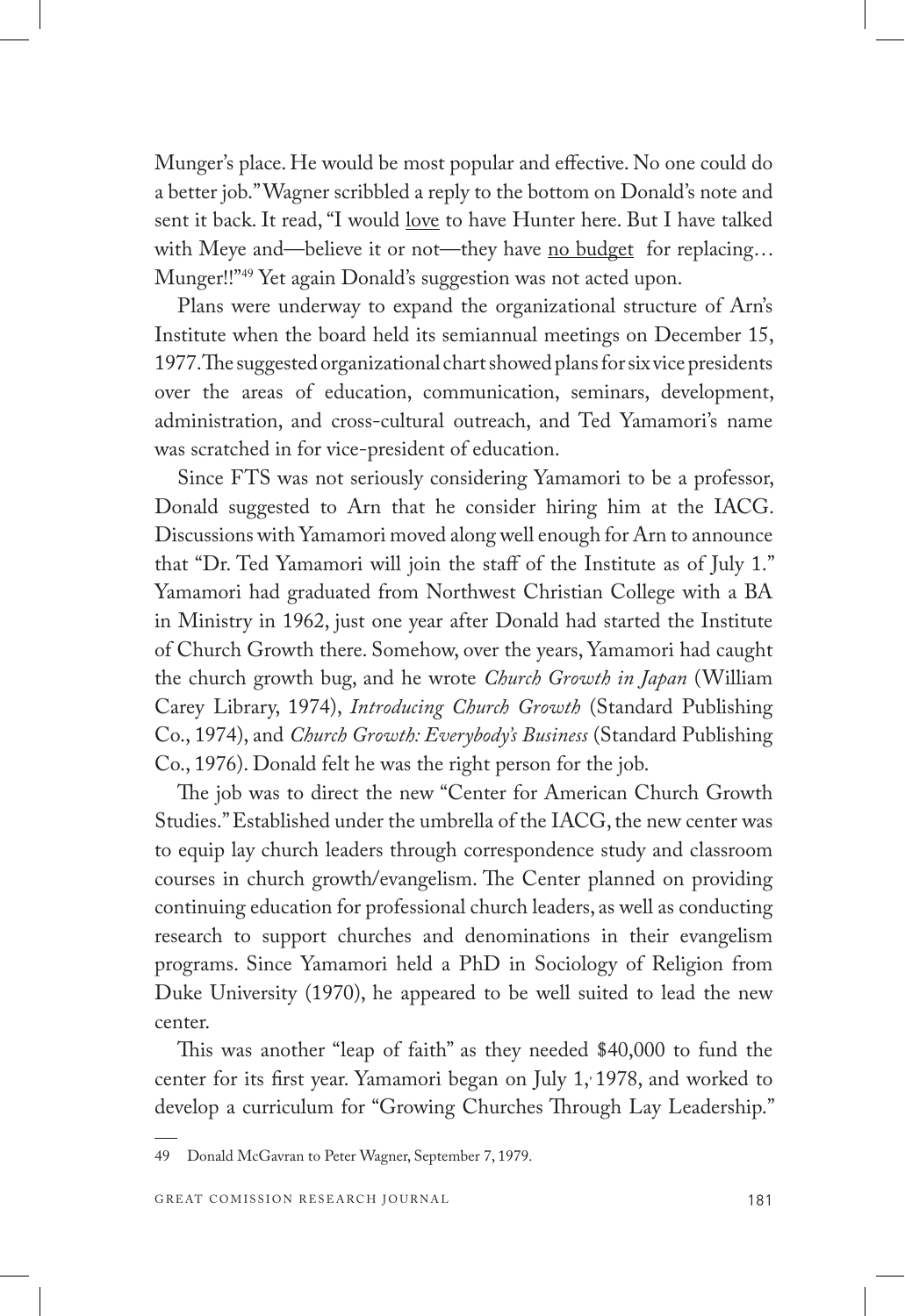Arn rejoiced in an August 16 update to the board members: "Good news… Praise the Lord!... The financial goal (\$40,000) for establishing the Center has been achieved! (\$50,000 received.) This provides 'running time' for the Center to generate funds. The Lord's blessing is evident in this new venture."50 Along with his rejoicing, Arn shared that all institute reserves had been used up during the summer months. However, the seminar schedule for fall 1978 was strong and would relieve the financial burden. Arn announced that well-known seminar leader Olan Hendrix was working with the institute in an associate relationship.

In the beginning days of the Church Growth Movement, both McGavran and Tippett worked to defend church growth against its critics. After Wagner came onto the faculty in 1971, he had gradually assumed the role of church growth apologist. He had been instrumental in bringing the Theology Working Group of the Lausanne Committee to Fuller for a consultation on the Homogeneous Unit Principle and had also invited Orlando Costas, a critic from South America, to join the SWM as a visiting professor, in part to engage in constructive dialogue with him regarding church growth. Implicit in all of Wagner's books, and sometimes explicitly, he sought to answer the critics. Part of the problem was that almost every denomination or pastor or denominational leader was scheduling a church growth conference, with speakers expounding on the topic who had no professional training in the academic field of Church Growth! Wagner explained at one such conference: "Last week, Jim Ogden, evangelism executive of the American Baptists in Valley Forge called me up and 'confessed' that he had set up a conference for all their top brass on 'church growth' but that he read my book only two weeks ago, and realized that he didn't have a single church growth expert on the program."<sup>51</sup>

Maintaining the brand name "Church Growth" demanded continued defense, an important part of which was found in the FTS doctor of ministry program. In the fall of 1974 FTS opened a continuing education program for professional ministers. The new doctor of ministry program brought together the resources of the School of Theology, the School of Psychology, and the School of World Mission. Providentially, Wagner was

<sup>50</sup> Win Arn to IACG board of directors, August 16, 1978.

<sup>51</sup> C. Peter Wagner to Don Gill, August 9, 1977.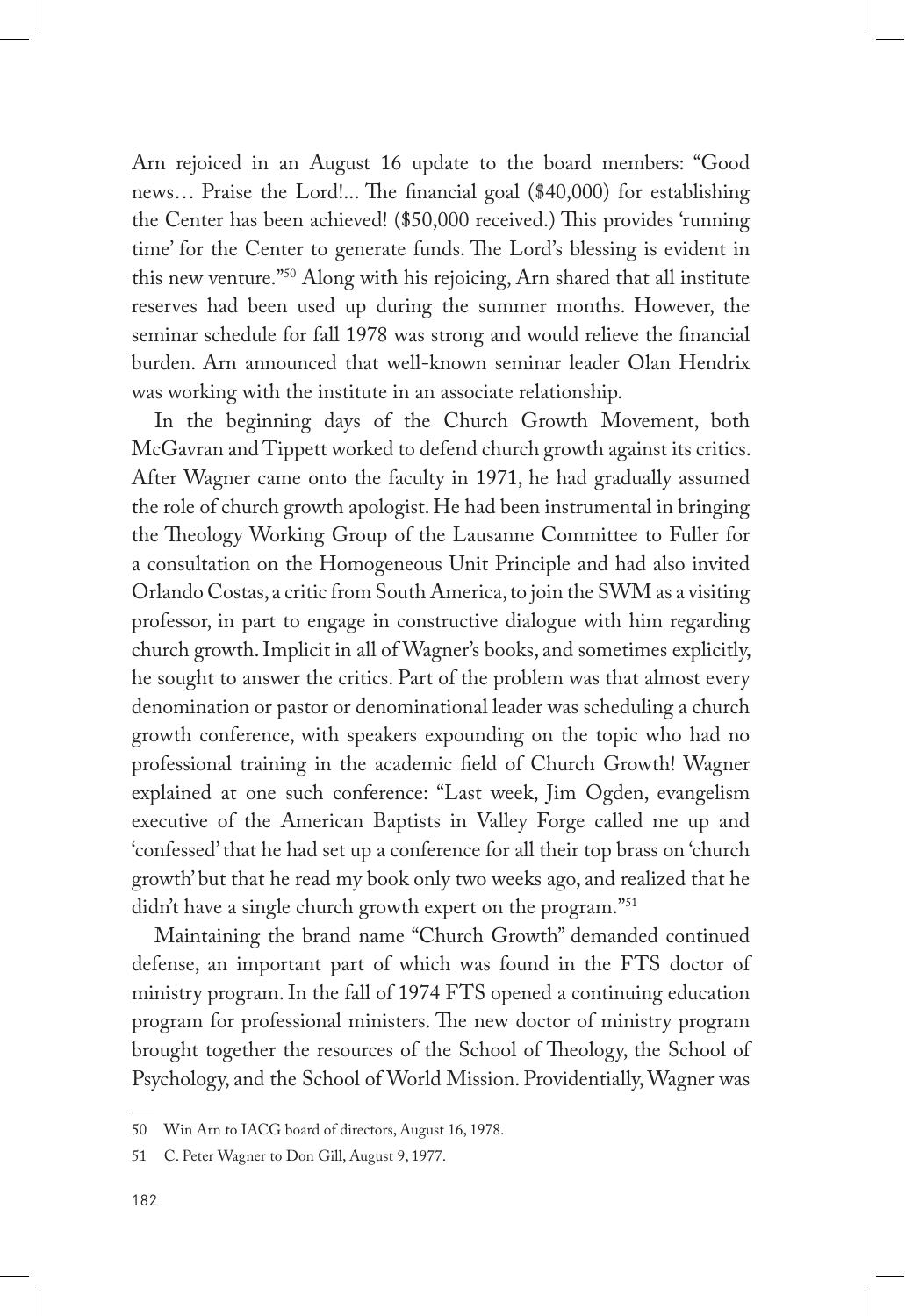appointed a member of the curriculum committee as a representative of the School of World Mission. Under his influence, the curriculum committee added two new doctor of ministry courses on church growth, beginning in 1975, and two more in 1978.52

Building on the response generated from the initial pilot course in 1972, Wagner's classes filled up quickly. The increase of students in Wagner's Church Growth I and Church Growth II courses was driven in large part from the influence of Arn's Institute and the FEA's Department of Church Growth. After their introduction to church growth through these two institutes, church leaders naturally looked for more education in the field. The Fuller doctor of ministry degree program provided just what pastors and denominational executives were seeking. About 150 pastors and denominational executives received training in church growth through the doctor of ministry program in 1977. In fact, the demand for Wagner's church growth doctor of ministry classes was so great that he had to offer two simultaneous classes in 1978 and beyond. Those who went through the program were taught the difference between technical "Church Growth," which arose from McGavran's initial research, and popular "church growth," which was tied closely to well-known pastors of growing churches. Unfortunately, the urge to be part of a growing movement led those who were not Church Growth to fly a banner of church growth even though they did not know the theory.

Donald kept in touch with former students and tracked the growth of their missions after they left Fuller. A letter written to Wagner in March 1978 shows his concern that one denomination was not seeing the growth he had expected.

I have just received and studied the October-December 1977 issue of the TARGET published by CAMACOP (Alliance Church in the Philippines). I then compared it with the data in Dr. Rambo's thesis of 1968.

The disturbing fact emerges that after we had in our school

<sup>52 &</sup>quot;The History of Fuller Theological Seminary," Fuller Theological Seminary, Accessed September 3, 2004. <http://www.fuller.edu/catalog2/01\_Introduction\_To\_Fuller/2\_The\_History\_of\_Fuller. html>.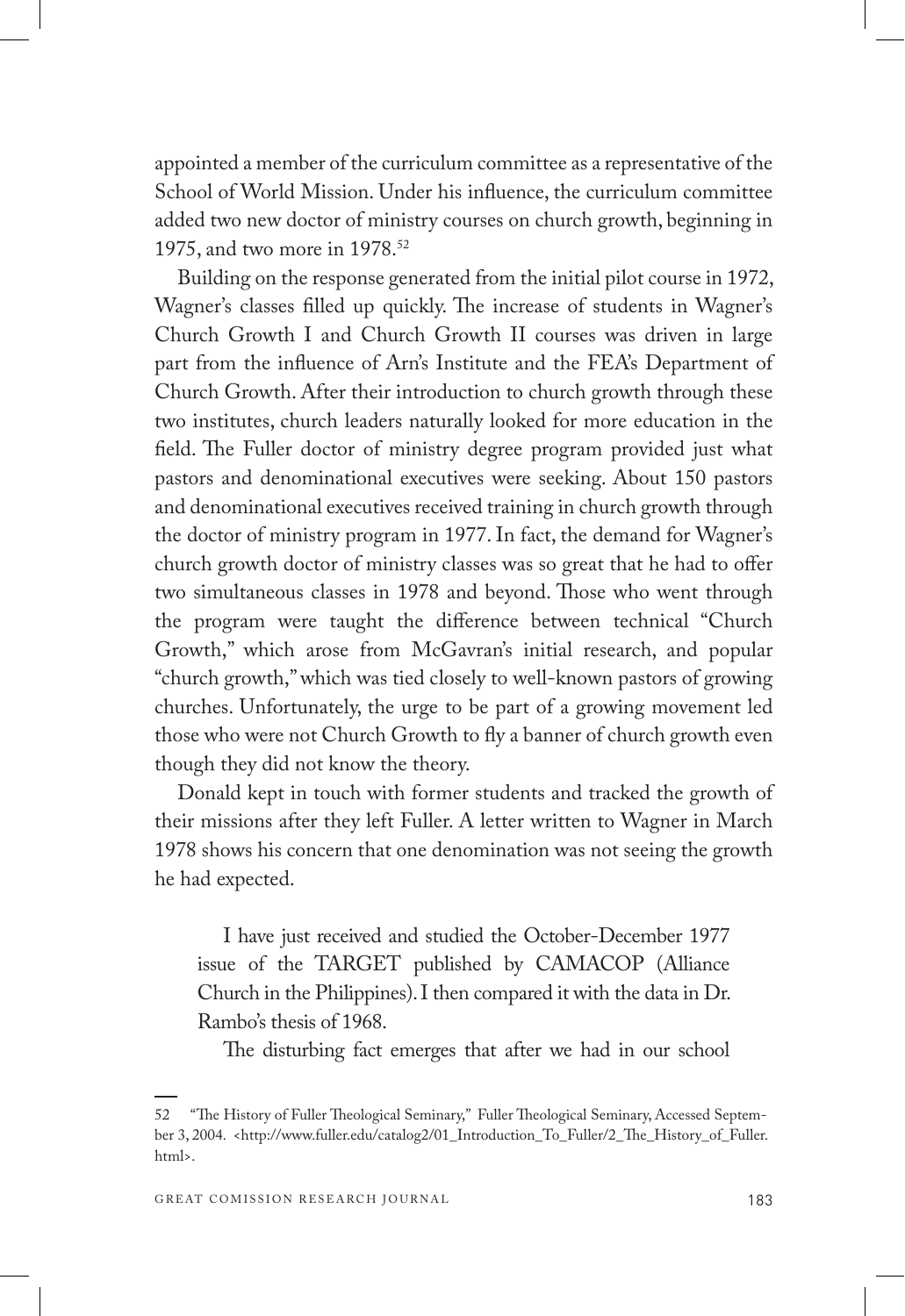Rambo and Arthur and Castillo, it did not affect growth in number of churches or number of cants [preaching stations]. These had reached a plateau and continued on it from 1968 to 1974.

The Church Growth Workshop led by Vergil and myself in 1974 resulted in CAMACOP setting demanding goals in both churches and cants. These goals were achieved in 1975 and 1976, but in 1977 they were only half achieved, and I wonder whether (after the spurt caused by the Workshop) CAMACOP was settling back into the plateau again.

This is a major question we should be asking ourselves here at the School. Are we feeding into the Churches and Missions enough church growth principles (and that is what all our courses are supposed to do) that plateaus will be avoided and policies, and concepts, and methods, and theological principles which encourage growth will be embraced? That is the question.<sup>53</sup>

The members of the Alliance Church that SWM had trained were on the church growth wavelength. They professed to agreement with the Church Growth School of Thought and especially appreciated the emphasis on understanding culture. If any church group or denomination should have grown, it was the Alliance. Thus, the Alliance's lack of growth fueled Donald's concern to rethink the teaching curriculum at SWM.

Donald was invited to speak at the United Methodist Congress on Evangelism from January 2-6, 1978, in Miami, Florida. The congress featured 22 simultaneous evangelism conferences in one event. The title of one was "The National Conference on Church Growth," with Donald as the featured speaker, along with George G. Hunter, III, executive for evangelism in the UMC. At the time Donald was not well known in United Methodist circles. Lyle Schaller was editing a series of books for Abingdon called the Creative Leadership Series and felt that a book on church growth coauthored by McGavran and Hunter would be well received. Schaller felt that this would be a good way to introduce Donald to the UMC constituency.

The idea was for Hunter to take Donald's seven lectures at the congress

<sup>53</sup> Donald McGavran to Peter Wagner, March 23, 1977.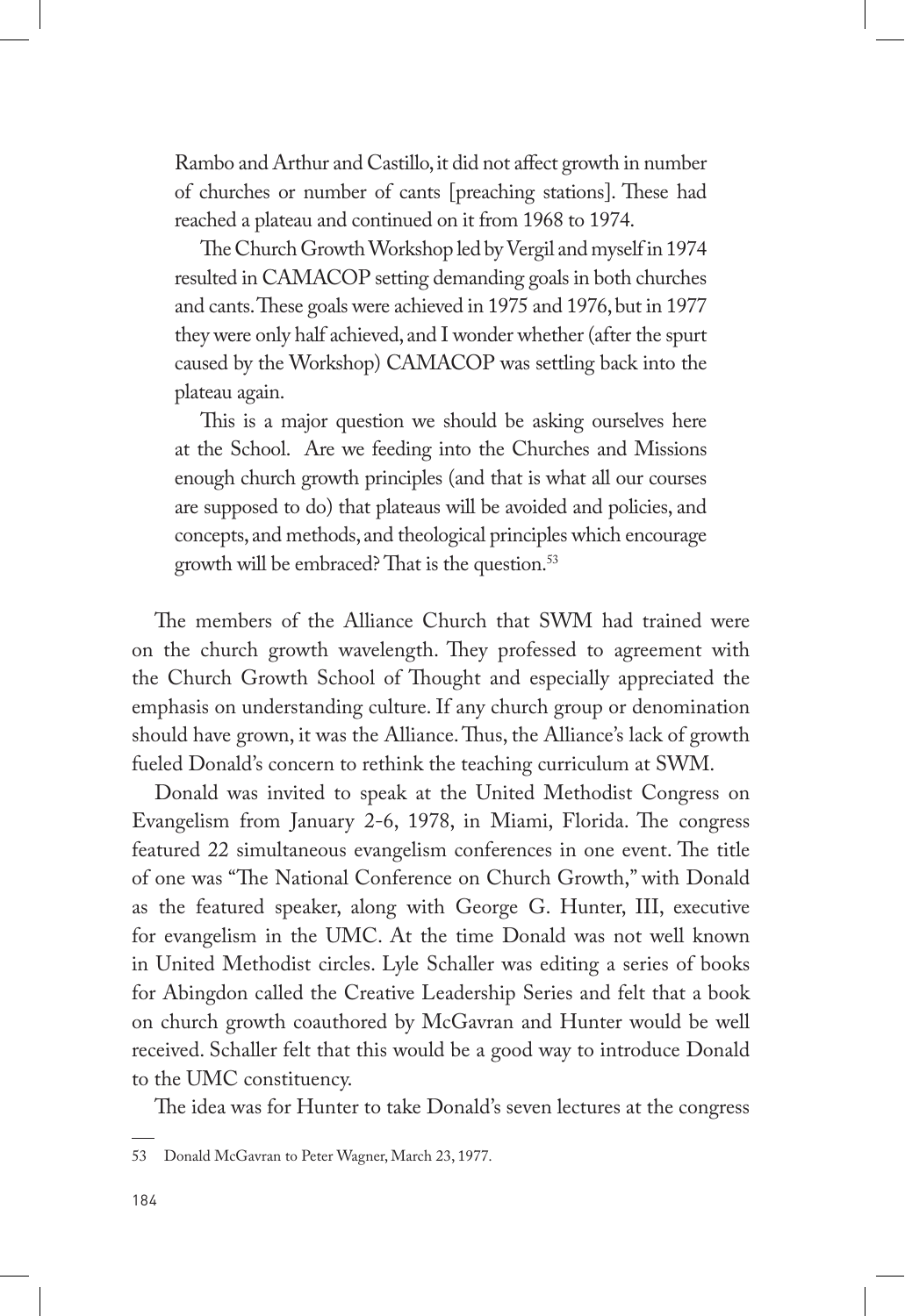and use them as the basis for chapters in the book. Following the conference, Donald expressed to Hunter that he felt the people who attended were more interested in renewal than evangelism. I was "distressed to hear practically no prayer for effective evangelism, for new members added to the Lord, for growing congregations, and new churches. This blessed vagueness is probably the basic reason why your emphasis on evangelism/church growth is so desperately needed."54 Hunter took Donald's addresses and turned them into three chapters, writing three others himself. Regarding their book, Donald suggested six potential titles: (1) *Effective Evangelism Today*, (2) *Bridging the Social Action/Evangelism Chasm*, (3) *Meeting Today's Desperate Needs*, (4) *Growth: God's Will*, (5) *Dynamic Churches: God's Purpose*, and (6) *Bulls Eye for Churches*. The book was eventually released as C*hurch Growth Strategies That Work* (Abingdon, 1980).

About the same time a concern was growing in Donald's heart and mind over the direction of the American Society of Missiology (ASM). Professors of comparative religions from state universities were joining the ASM and changing its direction somewhat. Originally, Winter had felt the evangelicals could dominate and direct the ASM, but this appeared to be changing. The professors of comparative religion, along with the Conciliar Wing, tended to include everything in missiology. Evangelicals, of course, viewed missiology much more narrowly. To define more clearly the core of Christian missiology or mission, Donald called for a meeting of the SWM faculty to discuss the development of a diagram of missiology to which they could all agree.

It should be clear that the Core is not dialogue with other religions, to discover what they say about God—sin—salvation freedom—responsibility—heaven—hell—righteousness justice—peace—atonement. Joint search for truth, each religion reconceiving itself in the light of other religions, is exactly what we want to rule out as CORE. It could be allowed on the rim, if properly qualified.55

<sup>54</sup> Donald McGavran to George Hunter, III, January 9, 1978.

<sup>55</sup> Donald McGavran to Peter Wagner and Art Glasser, March 30, 1978.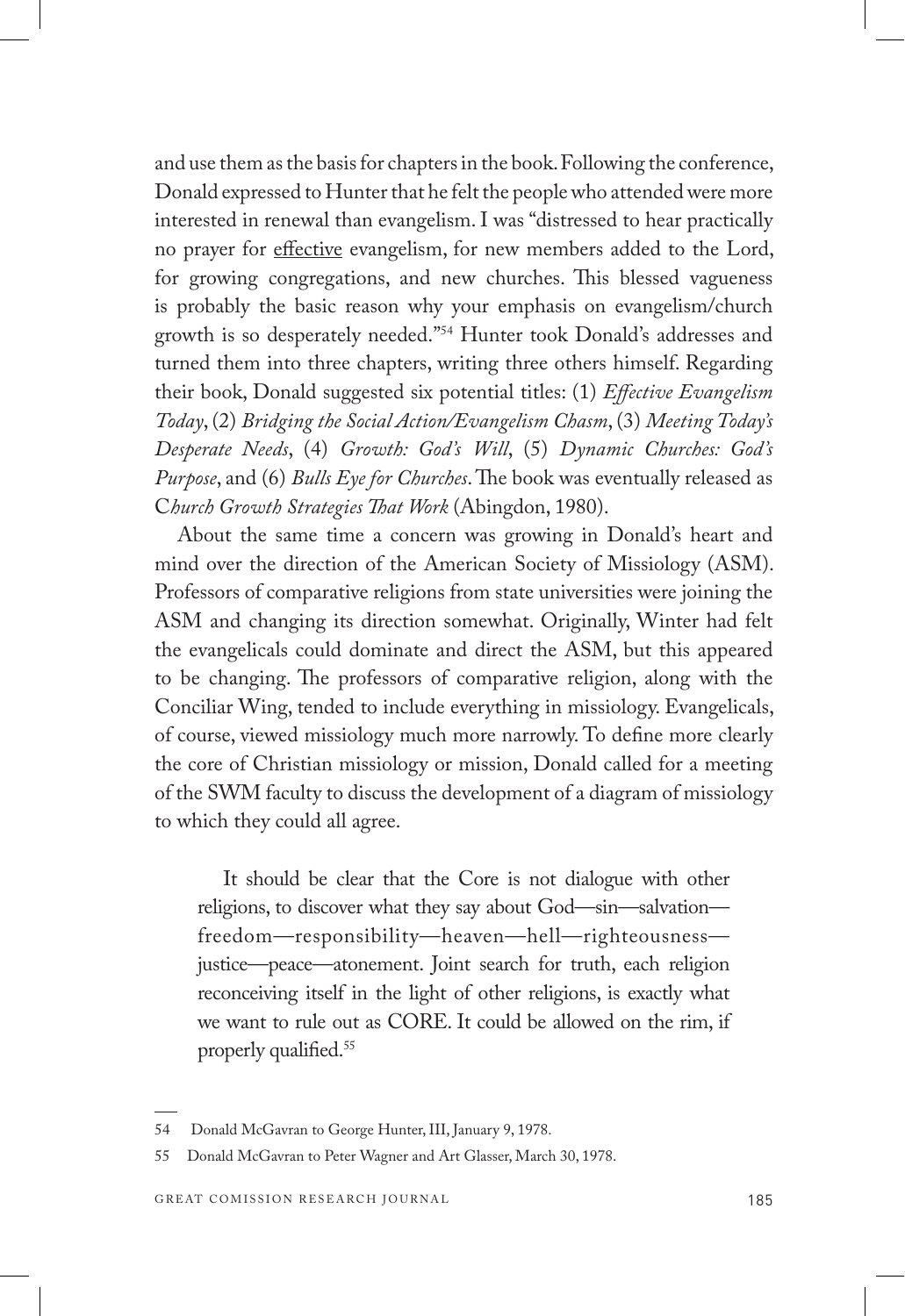Two possible diagrams, one by McGavran and one by A. William Cook, Jr., were offered as possible diagrams to show the structure of missiology. On April 2 Wagner replied with a short note of agreement to Donald. "I would like to see our faculty discuss and approve, by vote, a SWM model for missiology."56 Two days later, however, Dean Glasser replied to Wagner and McGavran with a note of disagreement. He felt that since Winter was President of ASM and he (Glasser) was the editor of the journal, they would uphold the evangelical position. Glasser also reminded them that Tippett's model of missiology had already been accepted and published as the SWM model. However, Glasser agreed, "I do not think that anyone of us will ever advocate a core whose focus is 'dialogue with other religions.' The core must be Jesus Christ as he is revealed in Scripture."<sup>57</sup>

Religious historian Martin Marty (b. 1928) exchanged letters with Donald discussing the Homogeneous Unit Principle. In response to Marty's article "Is the Homogeneous Unit Principle Christian," McGavran wrote,

The HU principle arose facing the three billion who have yet to believe. Tremendous numbers of people are not becoming Christian because of unnecessary barriers (of language, culture, wealth, education, sophistication, imperialistic stance) erected by the advocates. The HU principle was first enunciated by a missionary carrying out what our Roman Catholic brethren call "the apostolate." The Early Church acted in accord with the HU principle.

I suspect that the basic reason you are keeping an open mind toward the principle is that you sense its importance in the propagation of the Gospel. Do, I beg of you, think of it primarily as a missionary and an evangelistic principle.

Remember also, that those who advocate it also advocate full brotherhood. While I was formulating the Homogeneous Unit principle, Mrs. McGavran and I were the only white members of the All Black Second Christian Church of Indianapolis. We have spent more than thirty years living among dark skinned people in

<sup>56</sup> Peter Wagner to Donald McGavran, April 2, 1978.

<sup>57</sup> Arthur Glasser to Peter Wagner and Donald McGavran, April 4, 1978.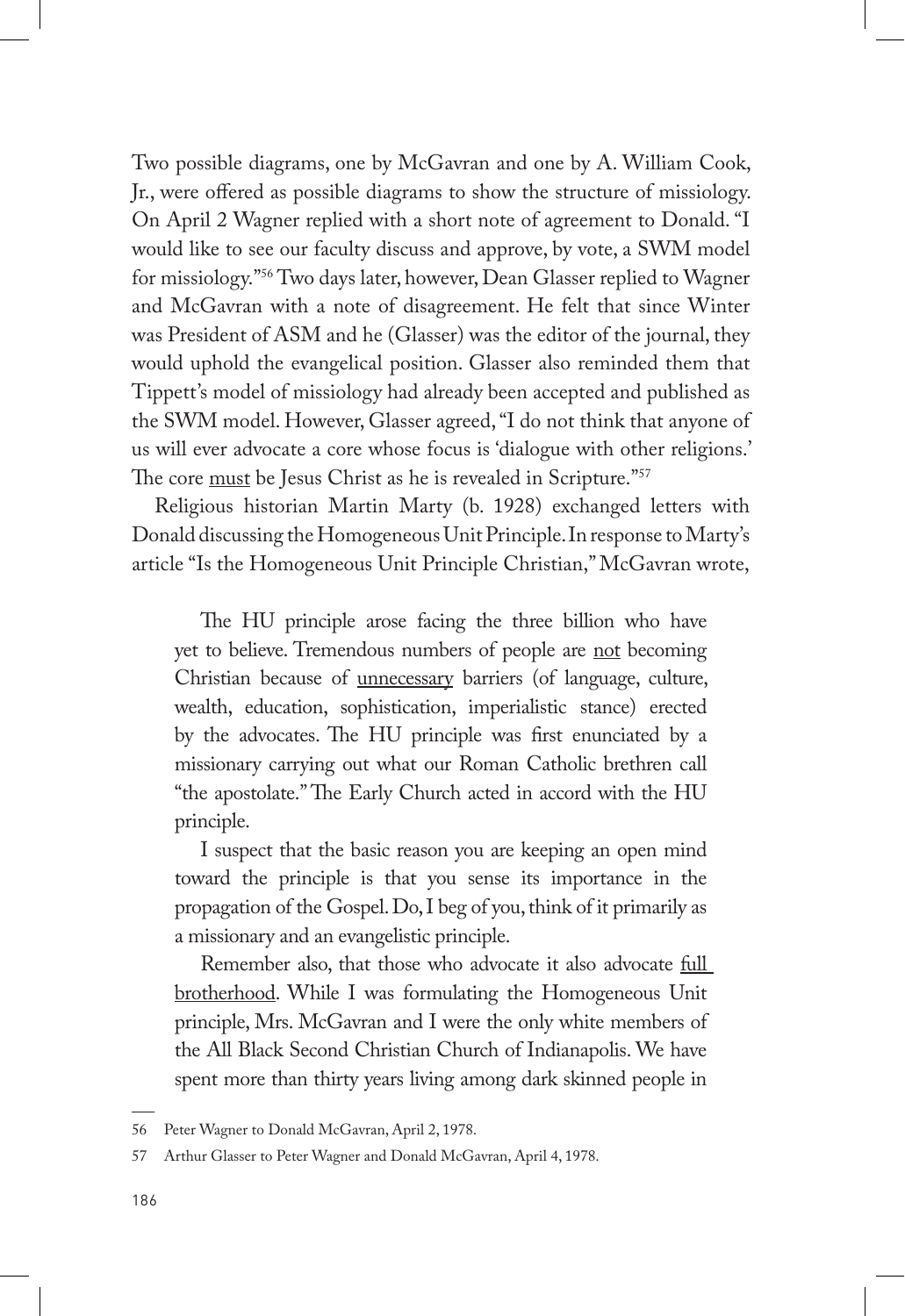India, eating with them, working with them, regarding them in every way as brothers and sisters.

There is danger, of course, that congregations (whether established according to the HU principle or not) become exclusive, arrogant, and racist. That danger must be resolutely combated.

So be assured that Wagner and I and others using the Homogeneous Unit Principle are with you a hundred percent in your conviction that brotherhood and unity are of the essence. We hope you will be with us a hundred percent in our conviction that unnecessary obstructions to accepting the Christian Faith be recognized and done away with.58

Martin Marty responded to McGavran two weeks later.

I am glad you could read in my Context something of the sense of respect I have for the School of World Mission and your concept of church growth. When I look at the devastation of Christianity in Europe, I am cheered by efforts to prevent the same elsewhere, and find your approach generally cheering. Let me keep going on record with that.

So, your letter gave me much to chew on.… You could also see that I am troubled, as you seem to be, by the two sides of the question. You are right, psychologically. But I recall Dean Krister Stendahl telling me twenty years ago how to read Paul's letters. He said they were written to people who already had an experience of Jesus Christ but did not know how to live together, and that he spent almost his whole ministry convincing Jews and Gentiles, men and women, slaves and free, people of differing classes and outlooks that they must embody close-up unity because it was the nature of the Christian case that they do so. So, I hate to surrender too easily.

At the same time, I have found myself moving away from my own earlier mission approach, which stressed call to discipleship first, and now am ready to advocate the idea of calling people into supportive circles, where discipleship is "phase two," just as

<sup>58</sup> Donald McGavran to Martin Marty, April 24, 1978.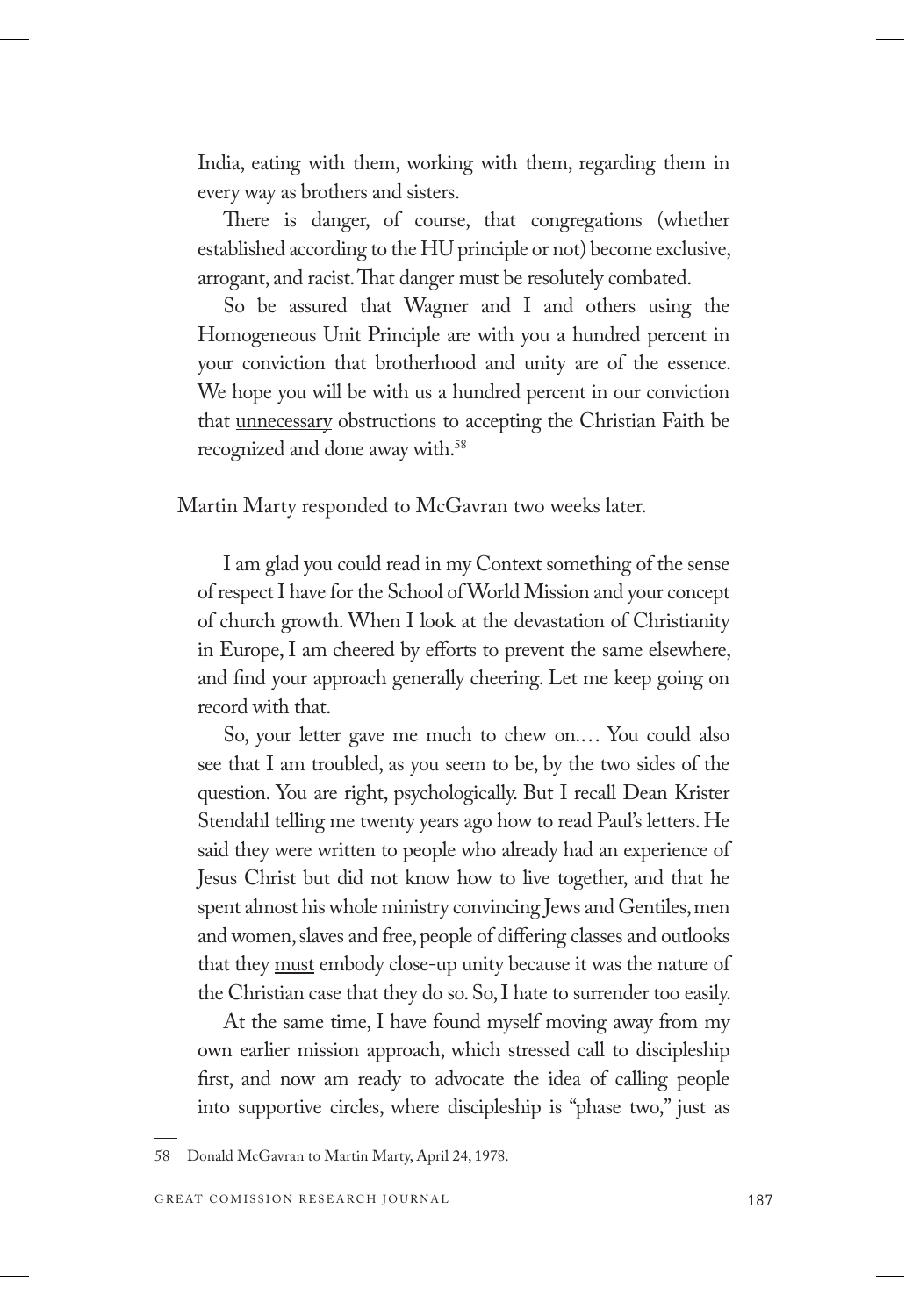integration of people across life styles and classes or kinds is your "phase two," even if it does not become intimate.<sup>59</sup>

Marty essentially conceded Donald's point when he noted that Paul wrote to those who "already had an experience of Jesus Christ." Donald agreed that it was proper to stress brotherhood with those who were already Christian. The HU principle was to be used as a strategy to reach unbelievers—a missionary principle.

About the middle of December McGavran sent a brief note to Wagner congratulating him on the manuscript of a book. In the note McGavran advised Wagner to "lay more emphasis on the theological principles. Church growth is essentially a theological position."60

A bit of correspondence from Wagner to McGavran in late December pictures how people viewed the Church Growth Movement.

This is an exciting time to be associated with the Church Growth Movement, Dean. We are being heard, and if we are not always agreed with, the issues are becoming sharper.

I agree that the discipling-perfecting issue is crucial. Only now are our brethren in the theological world beginning to understand its implications. For too long they were simply ignoring what we were trying to say. As its implications are further explored, the controversy will continue. Our position is devastating to all those who espouse a radical Christ-against-culture kind of Christianity and who locate evil in social structures rather than in the human heart.<sup>61</sup>

Wagner was specifically referencing five books that had been released within a few weeks of each other: *The Open Secret* (Newbigin), *Contemporary Missiology* (Verkuyl), *The Trinity Forum* (Olson), *The Other Side* (Crass), and *The Christian Ministry* (Armstrong). These books were taking pot shots at the Church Growth Movement, but at least they were acknowledging the

<sup>59</sup> Martin Marty to Donald McGavran, May 8, 1978.

<sup>60</sup> Donald McGavran to Peter Wagner, December 9, 1978.

<sup>61</sup> Peter Wagner to Donald McGavran, December 21, 1978.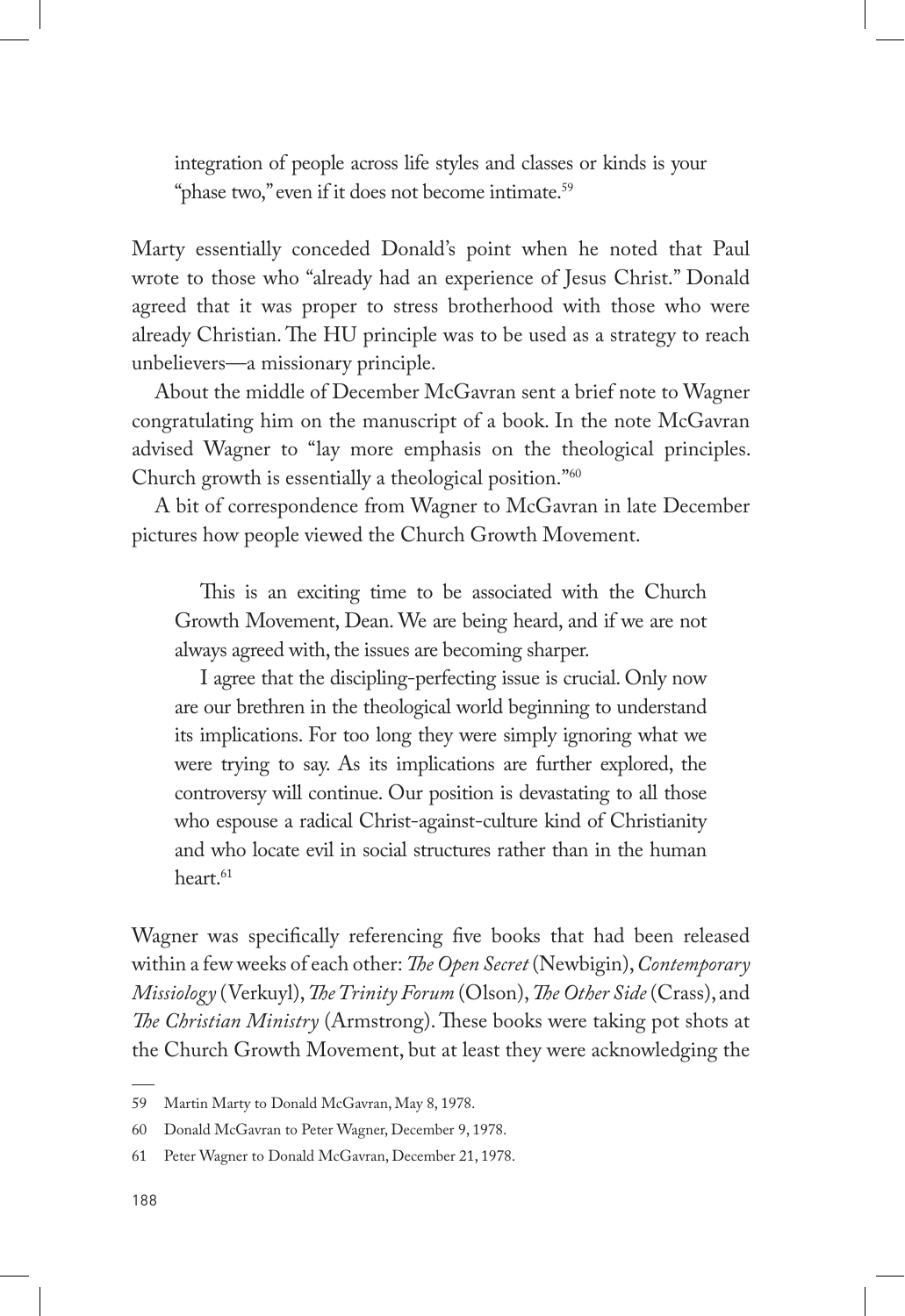Church Growth School.

As Wimber was preparing to leave the FEA, he and Wagner looked for a new director of the Department of Church Growth. They remembered a pastor from Florida, Carl George, who had influenced them by asking insightful questions following a seminar. After serving as a youth minister in a Baptist church in Miami, George "went to Gainesville, Florida, where he founded the University Baptist Church and pastored it for thirteen years. During that time, he was instrumental in sponsoring several new church starts."62

Unknown to them at the time, George had made a life-changing decision to leave his pastorate to move into the field of church consultation. George explains,

My own calling came after fifteen years as a local church pastor, when God took away my peace for a period of weeks and brought me and my wife to the realization that my gifts were very much in the area of church consulting. It was an emotional experience for us to come to grips with this and to surrender, in prayer, to the God who was calling us to undertake this kind of work, even though we had no idea how to initiate it. When Peter Wagner and John Wimber called from Pasadena, California, the next morning, Wagner's opening question was "What's God doing in your life, these days?"63

George spent the next seventeen years (1978-1995) as director of the Fuller Institute. During 1980 the Fuller Evangelistic Association and Fuller Theological Seminary formally established the Charles E. Fuller Institute of Evangelism and Church Growth (CEFI). The purpose of the new institute, no longer formally affiliated with Fuller Theological Seminary, was to provide "churches with training, research, and service

<sup>62</sup> C. Peter Wagner, Win Arn, and Elmer Towns, *Church Growth: State of the Art*. (Wheaton, IL: Tyndale House, 1986), 235.

<sup>63</sup> Carl F. George, "Questions About the Congregational Consulting Enterprise." Unpublished manuscript, 2004.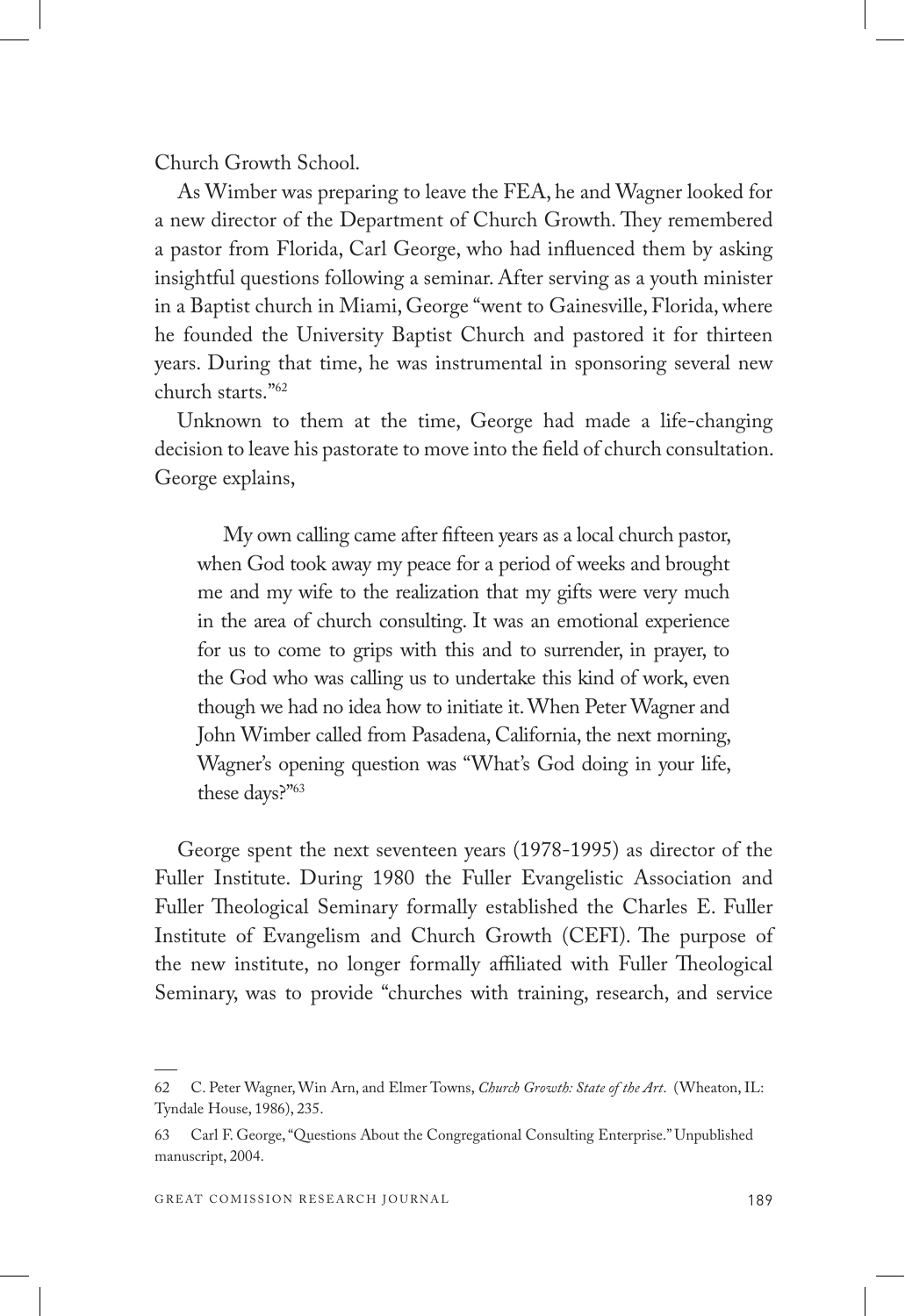in evangelism and church growth."64 During George's tenure as director, the Fuller Institute reached a high point of serving "ten thousand pastors every month, in tapes, training materials, seminar events, and satellite downlinks."65

Similar to Wimber, George came to the Fuller Institute with little formal training in McGavran's missiological thought. He recalled,

Reading Peter Wagner's book, "Your Church Can Grow," opened my eyes to a set of concepts that led to my taking graduate work in social psychology at the University of Florida. It was while there, studying social movements and pondering recent church history, that the Lord prepared me for the call and subsequent service at Fuller. What I brought to Fuller in terms of spiritual formation, practical experience and academic studies were foundational to my appreciating the pioneering work in applied cultural anthropology and missiology that informed McGavran's works."66

After coming to the Fuller Institute, George continued to read Schaller, Wagner, and McGavran. Another staff member of the Fuller Institute, R. Daniel Reeves, also played an influential role in assisting George in understanding McGavran's missiology. Holding both MA and DMiss degrees from the School of World Mission at Fuller, Reeves served on the teaching and consulting staff of the Fuller Institute from 1977 to 1987.<sup>67</sup> During those years he "had many conversations about McGavran and missiology" with George that almost certainly provided direct influence regarding McGavran's missiological insights. In addition to all these influences, George's extensive field observation of exemplary congregations

<sup>64 &</sup>quot;The History of Fuller Theological Seminary," Fuller Theological Seminary, Accessed September 3, 2004. <http://www.fuller.edu/catalog2/01\_Introduction\_To\_Fuller/2\_The\_History\_of\_Fuller. html>.

<sup>65</sup> Carl F. George, "Questions About the Congregational Consulting Enterprise," Unpublished manuscript, 2004, 2.

<sup>66</sup> George, 2-3.

<sup>67</sup> Daniel Reeves also earned a DMiss and PhD in Intercultural studies from Fuller's School of Intercultural Studies (formerly the School of World Mission).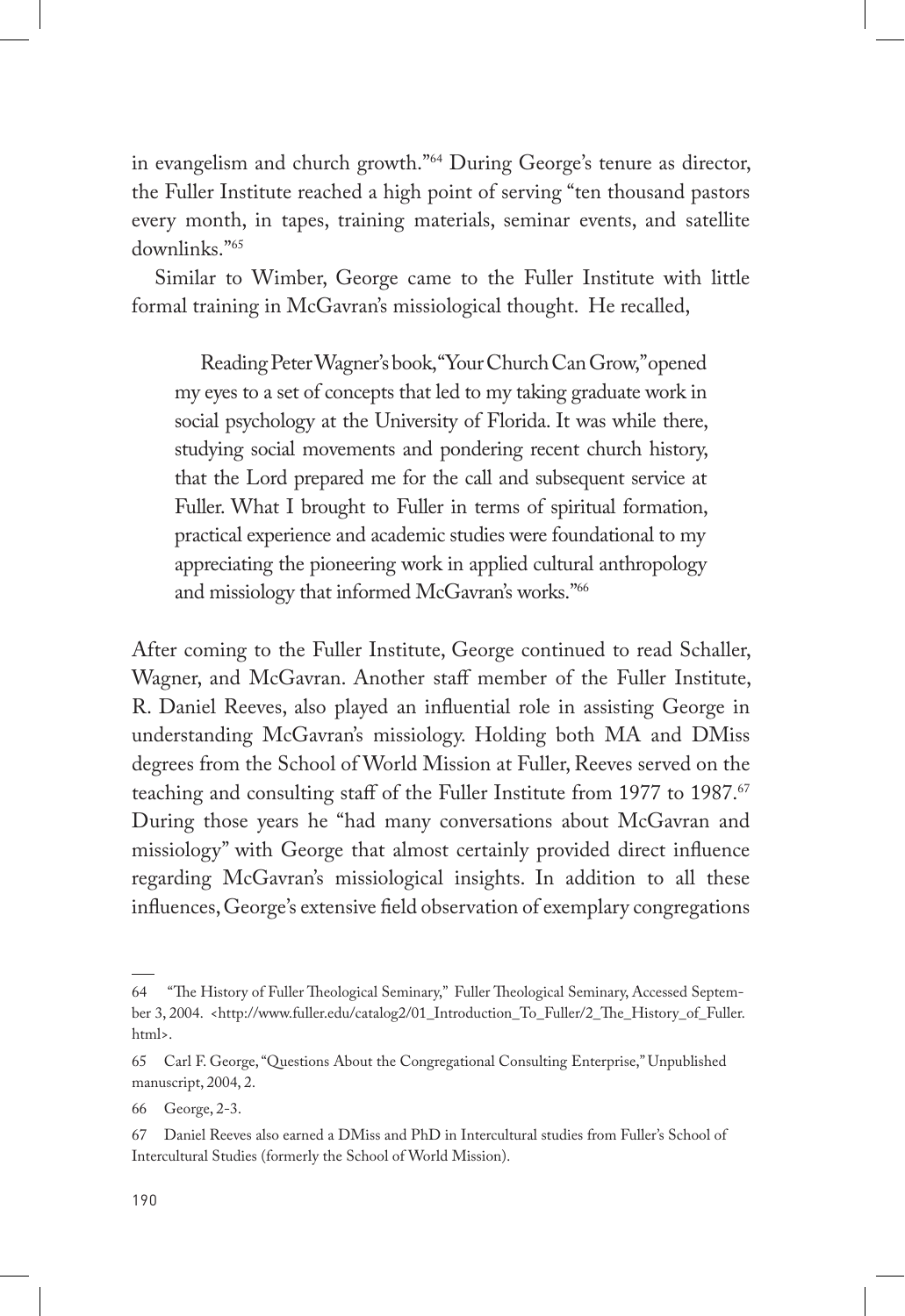added to his base of church growth knowledge.<sup>68</sup>

George contributed to the advancement of the Church Growth movement with his studies on small group systems, breaking growth barriers, and developing the first formal training program for church growth consultants—Diagnosis with Impact. Reeves recalled,

Jon Huegli, from Ann Arbor, helped Carl design the course. Jon and I both were involved substantially as presenters and facilitators along with Carl. I was more involved in the field accompanied visits and supervising cases than either Jon or Carl. Some of the best leaders of the church growth movement got their most practical training during this intensive two year internship, including Bob Logan, Sam Metcalf (president of Church Resource Ministries), John Ellas (Center for Church Growth), and Ray Ellis (Free Methodists).<sup>69</sup>

The training program involved trainees in a two-year internship consisting of a "week of classwork in Pasadena; four supervised cases spread over at least fifteen months… readings; and an intensive closing week of classes."70 George's study of small group systems in larger churches, and his prescriptions for effective ministry that arose from the study, became widely known as the meta-church philosophy of church ministry.

As 1978 ended, the Church Growth Movement had truly come of age, both internationally and nationally in North America. The Fuller Doctor of Ministry program was training 150 students a year in Donald's church growth insights, and both CEFI and Arn's IACG were running full speed ahead, communicating church growth teaching to thousands of pastors and church leaders. However, the best days of the Church Growth Movement were still to come.

<sup>68</sup> R. Daniel Reeves, email to the author, January 27, 2005.

<sup>69</sup> Reeves, 2005.

<sup>70</sup> Peter Wagner, Win Arn, and Elmer Towns, *Church Growth: State of the Art*. (Wheaton, IL: Tyndale House, 1986), 166.